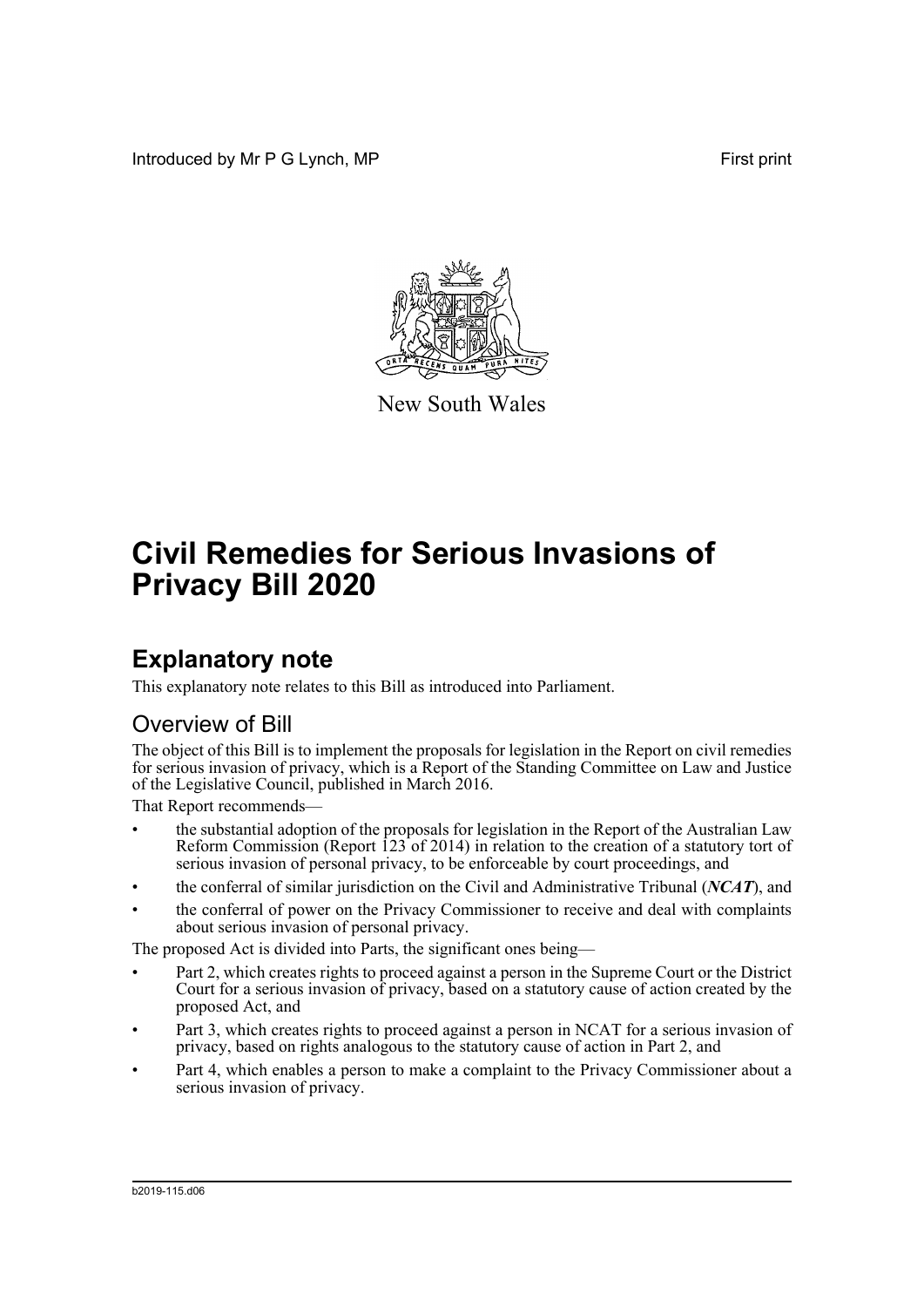## Outline of provisions

## **Part 1 Preliminary**

**Part 1** contains preliminary provisions relating to the name of the proposed Act, its commencement by proclamation, definitions and the status of notes in the proposed Act.

**Clause 1** sets out the name (also called the short title) of the proposed Act.

**Clause 2** provides for the commencement of the proposed Act on a day or days to be appointed by proclamation.

**Clause 3** contains definitions used in the proposed Act.

**Clause 4** provides that notes included in the proposed Act do not form part of the proposed Act.

## **Part 2 Cause of action for serious invasion of privacy**

**Part 2** creates a statutory cause of action enforceable in the Supreme Court or District Court as a tort (ie a civil wrong). The Part follows the recommendations in the Report of the Standing Committee on Law and Justice, which in turn recommends substantial adoption of legislation recommended by the Australian Law Reform Commission.

### **Division 1 Preliminary**

**Clause 5** is an introductory clause.

### **Division 2 Statutory cause of action for serious invasion of privacy**

**Clause 6** provides that an individual has a statutory cause of action for a serious invasion of privacy.

**Clause 7** provides that an action cannot be brought in respect of conduct of minors for serious invasion of privacy.

**Clause 8** states that the limitation period for bringing an action based on the statutory cause of action is provided for in the *Limitation Act 1969* (see **Schedule 1** to the proposed Act).

**Clause 9** states the 2 types of invasion of privacy covered by the statutory cause of action, namely intrusion upon seclusion and misuse of private information.

**Clause 10** provides that the statutory cause of action is actionable only where a person in the position of the plaintiff would have had a reasonable expectation of privacy. Criteria are set out for consideration.

**Clause 11** requires the plaintiff to prove intent, recklessness or negligence (if the defendant is a government, a governmental entity or a corporation) or intent or recklessness (if the defendant is an individual).

**Clause 12** provides that an action based on the statutory cause of action can succeed only where the invasion of privacy was serious, having regard to criteria set out in the clause.

**Clause 13** provides that the court must be satisfied that the public interest in privacy outweighs any countervailing public interest. Criteria are set out for consideration.

**Clause 14** introduces a "single publication rule". This rule will apply where a person's privacy was invaded by misuse of private information by publishing a statement to the public based on the private information and the statement is later repeated in substantially the same form. The clause provides that any cause of action against the defendant for serious invasion of privacy in respect of a subsequent publication is to be treated as having arisen on the date of the first publication.

## **Division 3 Defences**

**Clause 15** is an introductory clause.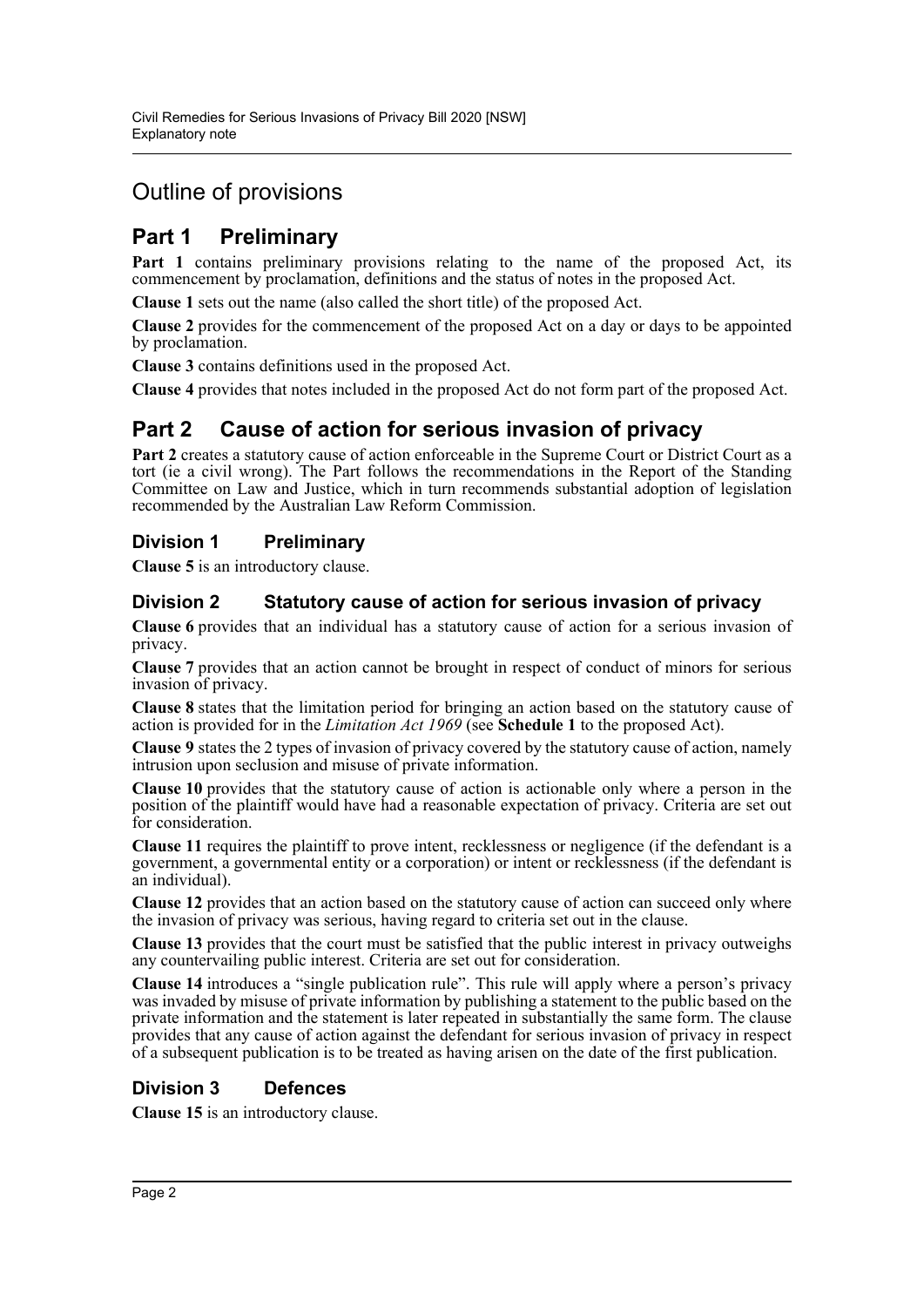**Clause 16** states the defences that are available. These are lawful conduct, protection of a person or property, absolute privilege, publication of a public document, fair report of proceedings of public concern, necessity and consent.

## **Division 4 Remedies**

**Clause 17** is an introductory clause.

**Clause 18** provides that the court may give monetary relief, principally by way of an award of damages, including damages for emotional distress. The court may not award aggravated damages, may award exemplary damages in exceptional circumstances, and may award an account of profits.

**Clause 19** provides that the court may give non-monetary relief, including by way of an injunction, a declaration, an order to deliver up or destroy material or an order requiring a correction or an apology.

### **Division 5 Miscellaneous**

**Clause 20** abolishes any other specific cause of action or tort for the invasion or violation of a person's privacy, but preserves any rights to proceed for defamation, trespass, breach of confidence, negligence, nuisance, injurious falsehood, passing off, intentional infliction of harm or breach of a statutory duty.

**Clause 21** provides that the statutory cause of action does not survive the death of the person whose privacy was invaded.

## **Part 3 NCAT proceedings for serious invasion of privacy**

**Part 3** entitles a person to apply to NCAT for relief for an alleged serious invasion of privacy with provisions based on (though varying from) Part 2 of the proposed Act. The Part follows the recommendations in the Report of the Standing Committee on Law and Justice.

### **Division 1 Preliminary**

**Clause 22** is an introductory clause.

**Clause 23** contains definitions used in the Part.

### **Division 2 Jurisdiction of NCAT**

The provisions of this Division are analogous to those in Division 2 of Part 2.

**Clause 24** confers jurisdiction on NCAT to deal with a claim made by application by an individual (*the applicant*) on the ground that the conduct of another person (*the respondent*) is a serious invasion of the applicant's privacy.

**Clause 25** provides that an application cannot be made in respect of conduct of minors for serious invasion of privacy.

**Clause 26** states an application is to be made before the end of a limitation period of the earlier of 1 year from the date on which the applicant became aware of the invasion of privacy or 3 years from the date on which the invasion of privacy occurred. If the invasion of privacy occurred before the applicant reached the age of 18 years and the application would otherwise be excluded by that limitation period, an application can be made within 12 months of reaching that age.

**Clause 27** states the 2 types of invasion of privacy covered by the right to make a claim for serious invasion of privacy, namely intrusion upon seclusion and misuse of private information.

**Clause 28** provides that an application can be made only where a person in the position of the applicant would have had a reasonable expectation of privacy. Criteria are set out for consideration.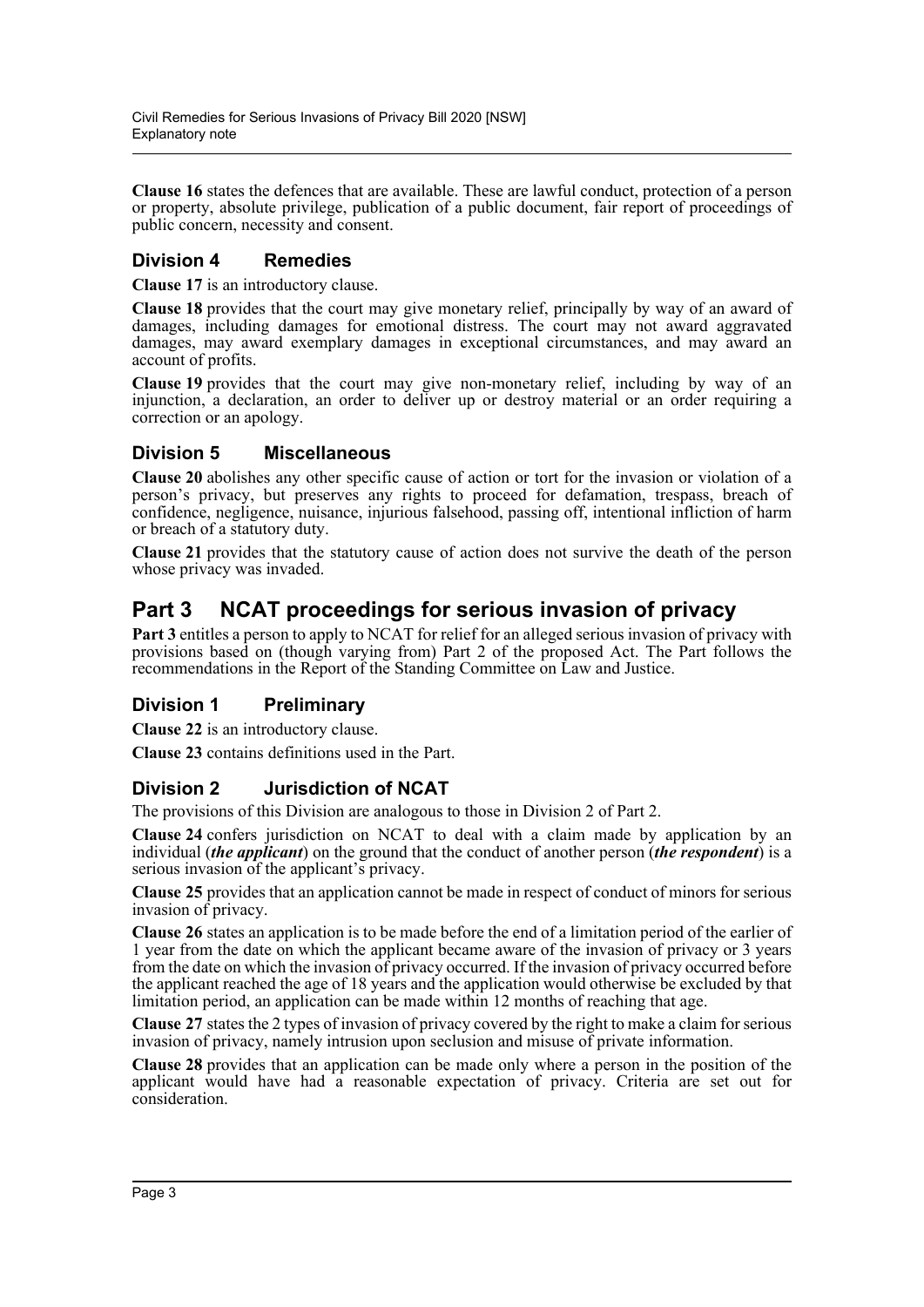**Clause 29** requires the applicant to prove intent, recklessness or negligence (if the respondent is a government, a governmental entity or a corporation) or intent or recklessness (if the respondent is an individual).

**Clause 30** provides that an application can succeed only where the invasion of privacy was serious, having regard to criteria set out in the clause.

**Clause 31** provides that NCAT must be satisfied that the public interest in privacy outweighs any countervailing public interest. Criteria are set out for consideration.

**Clause 32** introduces a "single publication rule". This rule will apply where a person's privacy was invaded by misuse of private information by publishing a statement to the public based on the private information and the statement is later repeated in substantially the same form. The clause provides that any right to make a claim against the respondent for serious invasion of privacy in respect of a subsequent publication is to be treated as having arisen on the date of the first publication.

### **Division 3 Defences**

The provisions of this Division are analogous to those in Division 3 of Part 2.

**Clause 33** is an introductory clause.

**Clause 34** states the defences that are available. These are lawful conduct, protection of a person or property, absolute privilege, publication of a public document, fair report of proceedings of public concern, necessity and consent.

### **Division 4 Remedies**

The provisions of this Division are analogous to those in Division 4 of Part 2. However, the monetary relief that may be given under clause 36 is narrower than that under clause 18.

**Clause 35** is an introductory clause.

**Clause 36** provides that NCAT may give monetary relief, principally by way of an award of damages, including damages for emotional distress. Damages cannot be greater than an amount equal to the jurisdictional limit of the District Court (\$750,000). NCAT may not award aggravated damages or exemplary damages.

**Clause 37** provides that NCAT may give non-monetary relief, including by way of an order restraining conduct, a declaration, an order to deliver up or destroy material or an order requiring a correction or an apology.

## **Part 4 Role of Privacy Commissioner**

**Part 4** provides a role for the Privacy Commissioner in respect of serious invasion of an individual's privacy. The Part follows the recommendations in the Report of the Standing Committee on Law and Justice.

### **Division 1 Preliminary**

**Clause 38** is an introductory clause.

**Clause 39** contains definitions used in the Part.

### **Division 2 Role of Privacy Commissioner**

**Clause 40** provides that the role of the Privacy Commissioner under the proposed Act is—

- (a) to receive and deal with complaints about serious invasions of privacy, and
- (b) to assist a court as amicus curiae (friend of the court), or assist NCAT in a similar role, in connection with an alleged serious invasion of privacy, and
- (c) to intervene in proceedings before a court or NCAT in connection with an alleged serious invasion of privacy.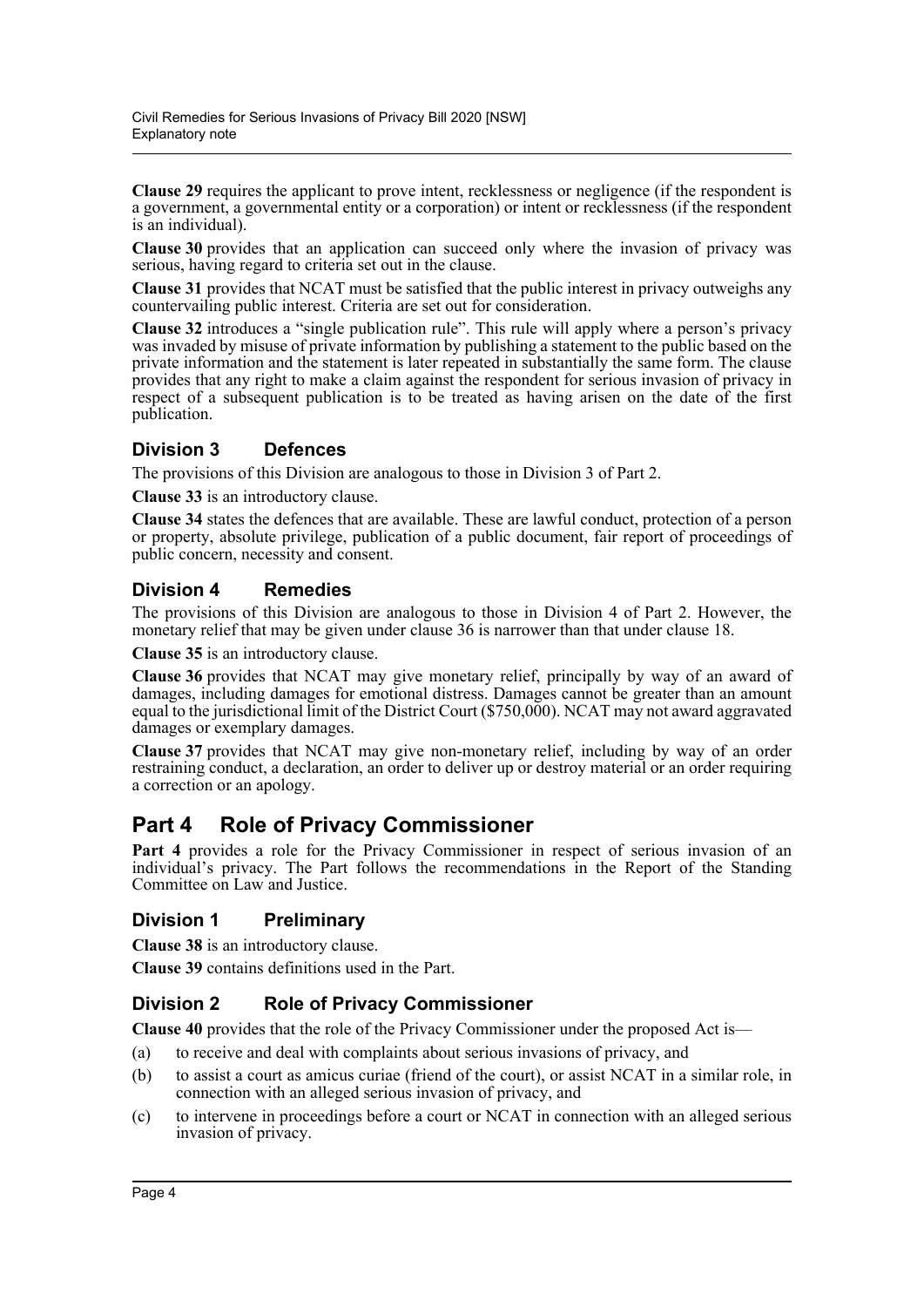## **Division 3 Complaints**

**Clause 41** authorises an individual (*the complainant*) to make a complaint to the Privacy Commissioner about an alleged serious invasion of the complainant's privacy by a person (*the respondent*).

**Clause 42** contains provisions about making and withdrawing complaints.

**Clause 43** empowers the Privacy Commissioner to conduct a preliminary assessment of a complaint to decide whether to deal with the complaint.

**Clause 44** authorises the Privacy Commissioner to refer a complaint to another authority.

**Clause 45** provides for the Privacy Commissioner to deal with a complaint.

**Clause 46** provides that the Privacy Commissioner may endeavour to deal with a complaint by conciliation.

### **Division 4 Determination of complaints**

**Clause 47** provides that the Privacy Commissioner may make a determination dismissing the complaint or, if the complaint is substantiated, a determination that includes 1 or more of the following—

- (a) declaring that the respondent has engaged in conduct constituting a serious invasion of privacy and must not repeat or continue conduct of that kind,
- (b) declaring that the respondent must take steps to ensure that certain conduct is not repeated or continued,
- (c) declaring that the respondent must redress any loss or damage suffered by the complainant, including, for example, to make an apology or to cause any relevant material to be taken down,
- (d) declaring that it would be inappropriate for any further action to be taken.

**Clause 48** provides that proceedings to enforce a determination may be commenced in NCAT by the complainant or the Privacy Commissioner by application to NCAT.

**Clause 49** provides that the Privacy Commissioner may refer a complaint to NCAT where there is a failure to act within a reasonable time on a determination made in relation to the complaint.

**Clause 50** enables the Privacy Commissioner to make reports of findings and recommendations and to furnish any such reports to the complainant and other relevant persons or bodies.

### **Division 5 Miscellaneous**

**Clause 51** states that Part 4 does not prevent a complainant or former complainant from commencing proceedings at any time in a court or NCAT in respect of a serious invasion of privacy.

## **Part 5 Miscellaneous**

**Clause 52** provides that NCAT rules may be made for or with respect to any aspect of NCAT's jurisdiction or functions under the proposed Act, including—

- (a) the composition of the Administrative and Equal Opportunity Division of NCAT when exercising jurisdiction or functions under the proposed Act, and
- (b) applications to and proceedings in NCAT under the proposed Act.

**Clause 53** authorises regulations to be made for the purposes of the proposed Act.

**Clause 54** provides that the proposed Act does not apply to existing invasions of privacy.

**Clause 55** provides for the proposed Act to be reviewed after 5 years.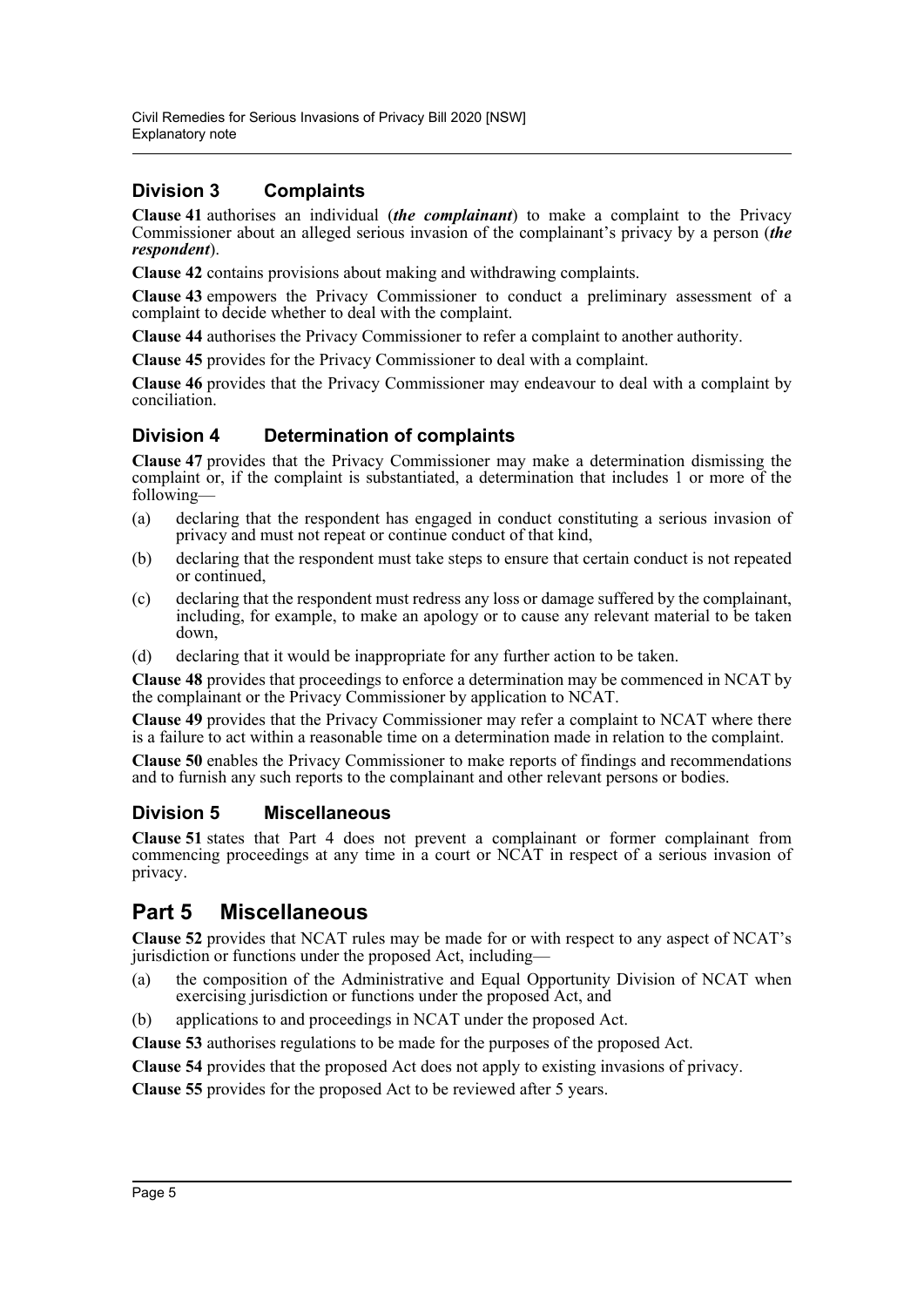## **Schedule 1 Amendment of Limitation Act 1969 No 31**

The *Limitation Act 1969* is proposed to be amended to provide a limitation period for commencing actions based on the statutory cause of action. The limitation period is the earlier of 1 year from the date on which the plaintiff became aware of the invasion of privacy or 3 years from the date on which the invasion of privacy occurred. If the invasion of privacy occurred before the plaintiff reached the age of 18 years and the action would otherwise be excluded by that limitation period, an action can be commenced within 12 months of reaching that age.

## **Schedule 2 Amendment of Privacy and Personal Information Protection Act 1998 No 133**

The *Privacy and Personal Information Protection Act 1998* is proposed to be amended to make it clear that a complaint under the proposed Act is to be dealt with under the proposed Act and not under the *Privacy and Personal Information Protection Act 1998*.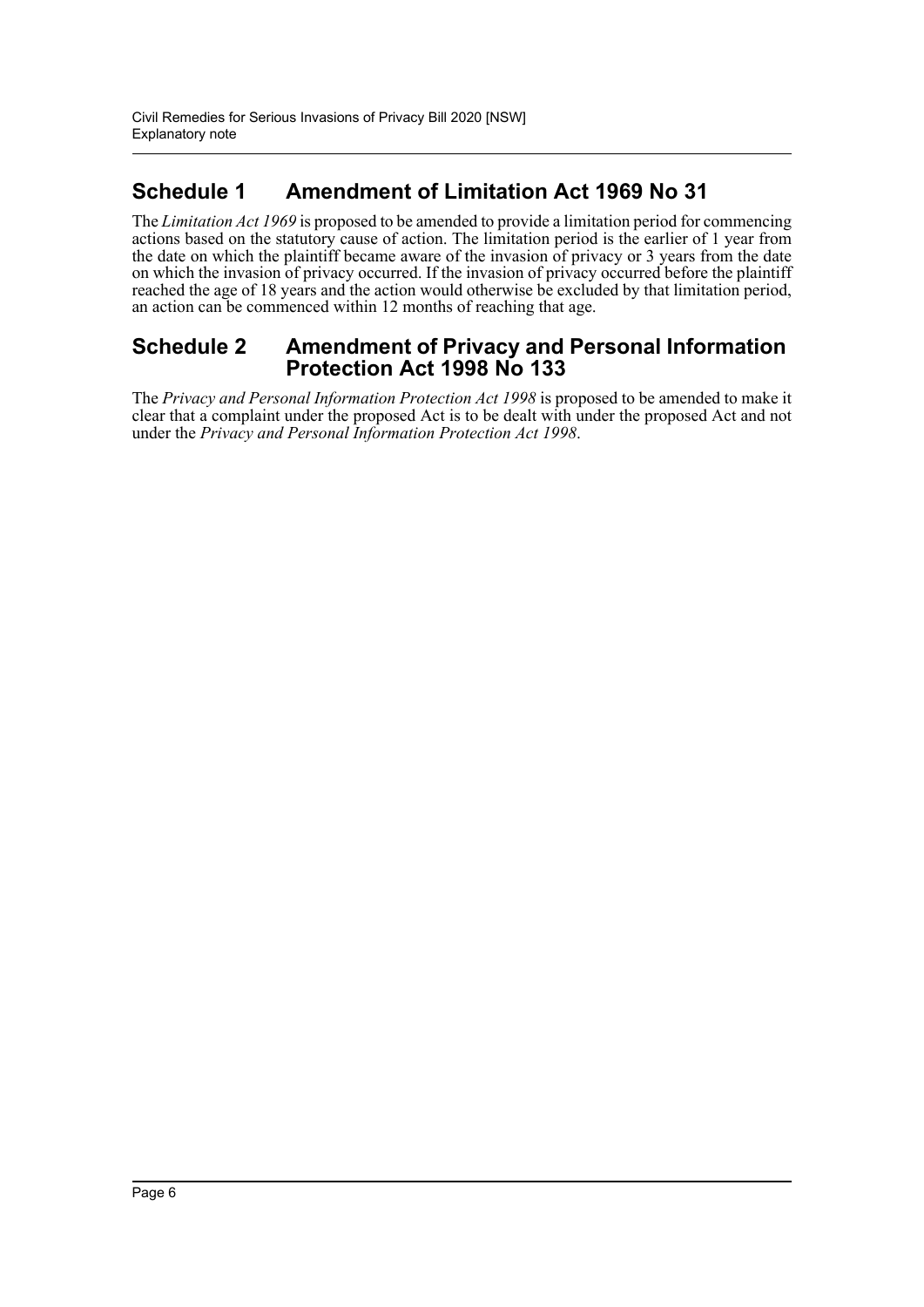Introduced by Mr P G Lynch, MP First print



New South Wales

# **Civil Remedies for Serious Invasions of Privacy Bill 2020**

## **Contents**

|        |                   |                                    |                                                           | Page                      |
|--------|-------------------|------------------------------------|-----------------------------------------------------------|---------------------------|
| Part 1 |                   | <b>Preliminary</b>                 |                                                           |                           |
|        | 1<br>2            | Name of Act                        |                                                           | 2<br>$\overline{2}$       |
|        | 3                 | Commencement<br><b>Definitions</b> |                                                           | $\overline{2}$            |
|        | 4                 | <b>Notes</b>                       |                                                           | $\overline{2}$            |
| Part 2 |                   |                                    | Cause of action for serious invasion of privacy           |                           |
|        | <b>Division 1</b> |                                    | Preliminary                                               |                           |
|        | 5                 | Introduction                       |                                                           | 3                         |
|        |                   | <b>Division 2</b>                  | Statutory cause of action for serious invasion of privacy |                           |
|        | 6                 | Statutory cause of action          |                                                           | 3                         |
|        | 7                 |                                    | Exemption for conduct of minors                           | $\ensuremath{\mathsf{3}}$ |
|        | 8                 | Time limit for bringing action     |                                                           | $\mathsf 3$               |
|        | 9                 | Types of invasion of privacy       |                                                           | $\mathbf 3$               |
|        | 10                |                                    | Reasonable expectation of privacy                         | 3                         |
|        | 11                | Proof of fault                     |                                                           | 4                         |
|        | 12                |                                    | Invasion of privacy to be serious                         | 4                         |
|        | 13                |                                    | Balancing privacy with other interests                    | 4                         |
|        | 14                | Single publication rule            |                                                           | 4                         |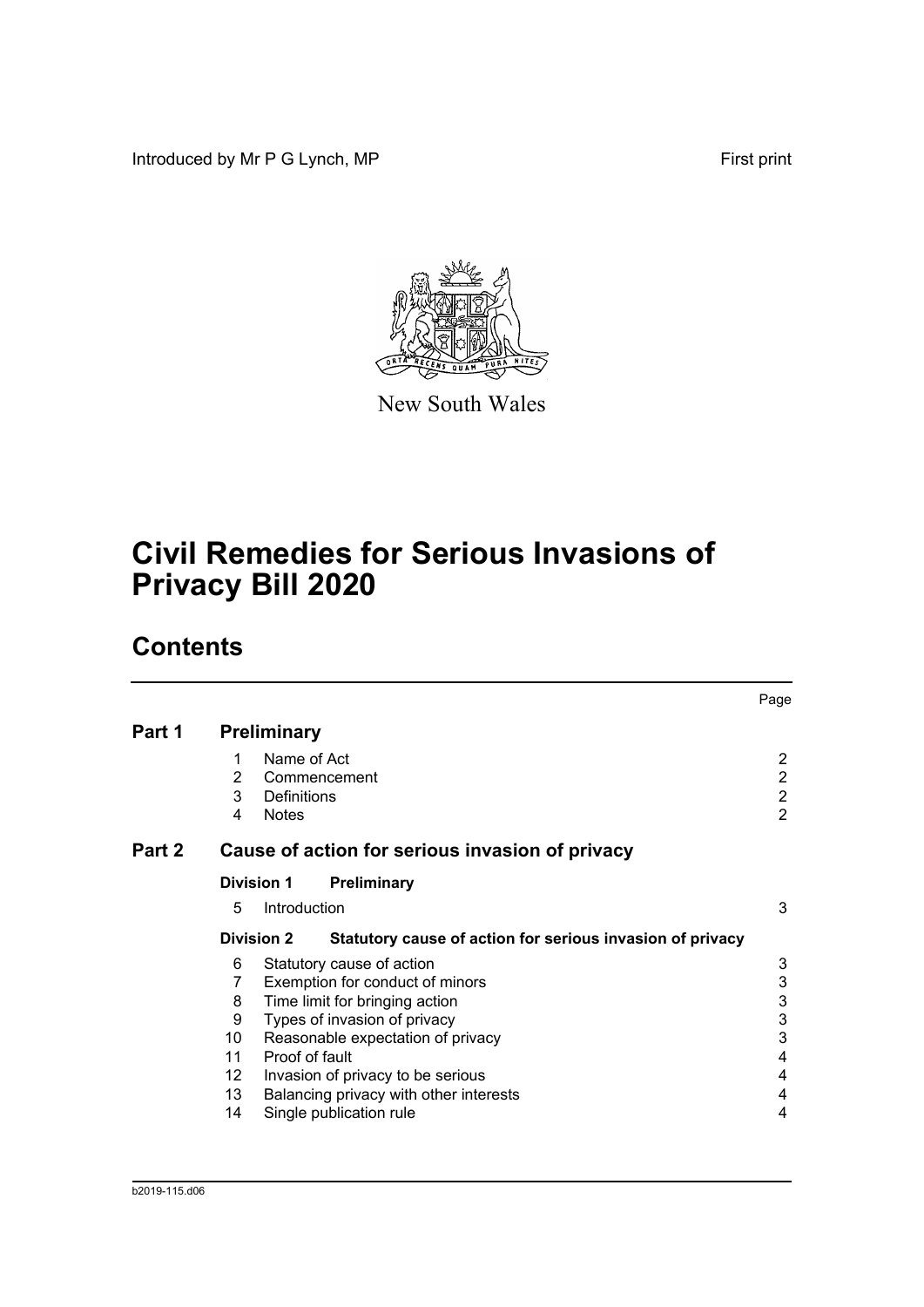|        |                                                    |                             |                                                                                                                                                                                                                                                                                                                                                 | Page                                                                         |
|--------|----------------------------------------------------|-----------------------------|-------------------------------------------------------------------------------------------------------------------------------------------------------------------------------------------------------------------------------------------------------------------------------------------------------------------------------------------------|------------------------------------------------------------------------------|
|        | <b>Division 3</b>                                  |                             | <b>Defences</b>                                                                                                                                                                                                                                                                                                                                 |                                                                              |
|        | 15<br>16                                           | Preliminary<br>Defences     |                                                                                                                                                                                                                                                                                                                                                 | 5<br>5                                                                       |
|        | <b>Division 4</b>                                  |                             | <b>Remedies</b>                                                                                                                                                                                                                                                                                                                                 |                                                                              |
|        | 17<br>18<br>19                                     | Preliminary                 | Monetary relief<br>Non-monetary relief                                                                                                                                                                                                                                                                                                          | 6<br>6<br>$\overline{7}$                                                     |
|        | <b>Division 5</b>                                  |                             | <b>Miscellaneous</b>                                                                                                                                                                                                                                                                                                                            |                                                                              |
|        | 20<br>21                                           |                             | Relationship of cause of action to other rights<br>Non-survival of statutory cause of action                                                                                                                                                                                                                                                    | 7<br>8                                                                       |
| Part 3 |                                                    |                             | NCAT proceedings for serious invasion of privacy                                                                                                                                                                                                                                                                                                |                                                                              |
|        | <b>Division 1</b>                                  |                             | Preliminary                                                                                                                                                                                                                                                                                                                                     |                                                                              |
|        | 22<br>23                                           | Introduction<br>Definitions |                                                                                                                                                                                                                                                                                                                                                 | 9<br>9                                                                       |
|        | <b>Division 2</b>                                  |                             | <b>Jurisdiction of NCAT</b>                                                                                                                                                                                                                                                                                                                     |                                                                              |
|        | 24<br>25<br>26<br>27<br>28<br>29<br>30<br>31<br>32 |                             | Jurisdiction of NCAT in relation to serious invasion of privacy<br>Exemption for conduct of minors<br>Limitation period for making application<br>Types of invasion of privacy<br>Reasonable expectation of privacy<br>Proof of fault<br>Invasion of privacy to be serious<br>Balancing privacy with other interests<br>Single publication rule | 9<br>9<br>$\boldsymbol{9}$<br>$\boldsymbol{9}$<br>10<br>10<br>10<br>11<br>11 |
|        | <b>Division 3</b>                                  |                             | <b>Defences</b>                                                                                                                                                                                                                                                                                                                                 |                                                                              |
|        | 33<br>34                                           | Preliminary<br>Defences     |                                                                                                                                                                                                                                                                                                                                                 | 11<br>12 <sup>°</sup>                                                        |
|        | <b>Division 4</b>                                  |                             | <b>Remedies</b>                                                                                                                                                                                                                                                                                                                                 |                                                                              |
|        | 35<br>36<br>37                                     | Preliminary                 | Monetary relief<br>Non-monetary relief                                                                                                                                                                                                                                                                                                          | 12 <sup>°</sup><br>12 <sup>°</sup><br>13                                     |
| Part 4 |                                                    |                             | <b>Role of Privacy Commissioner</b>                                                                                                                                                                                                                                                                                                             |                                                                              |
|        | <b>Division 1</b>                                  |                             | Preliminary                                                                                                                                                                                                                                                                                                                                     |                                                                              |
|        | 38<br>39                                           | Introduction<br>Definitions |                                                                                                                                                                                                                                                                                                                                                 | 15<br>15                                                                     |
|        | <b>Division 2</b>                                  |                             | <b>Role of Privacy Commissioner</b>                                                                                                                                                                                                                                                                                                             |                                                                              |
|        | 40                                                 | Role                        |                                                                                                                                                                                                                                                                                                                                                 | 15                                                                           |
|        | <b>Division 3</b>                                  |                             | <b>Complaints</b>                                                                                                                                                                                                                                                                                                                               |                                                                              |
|        | 41                                                 |                             | Making of complaint                                                                                                                                                                                                                                                                                                                             | 15                                                                           |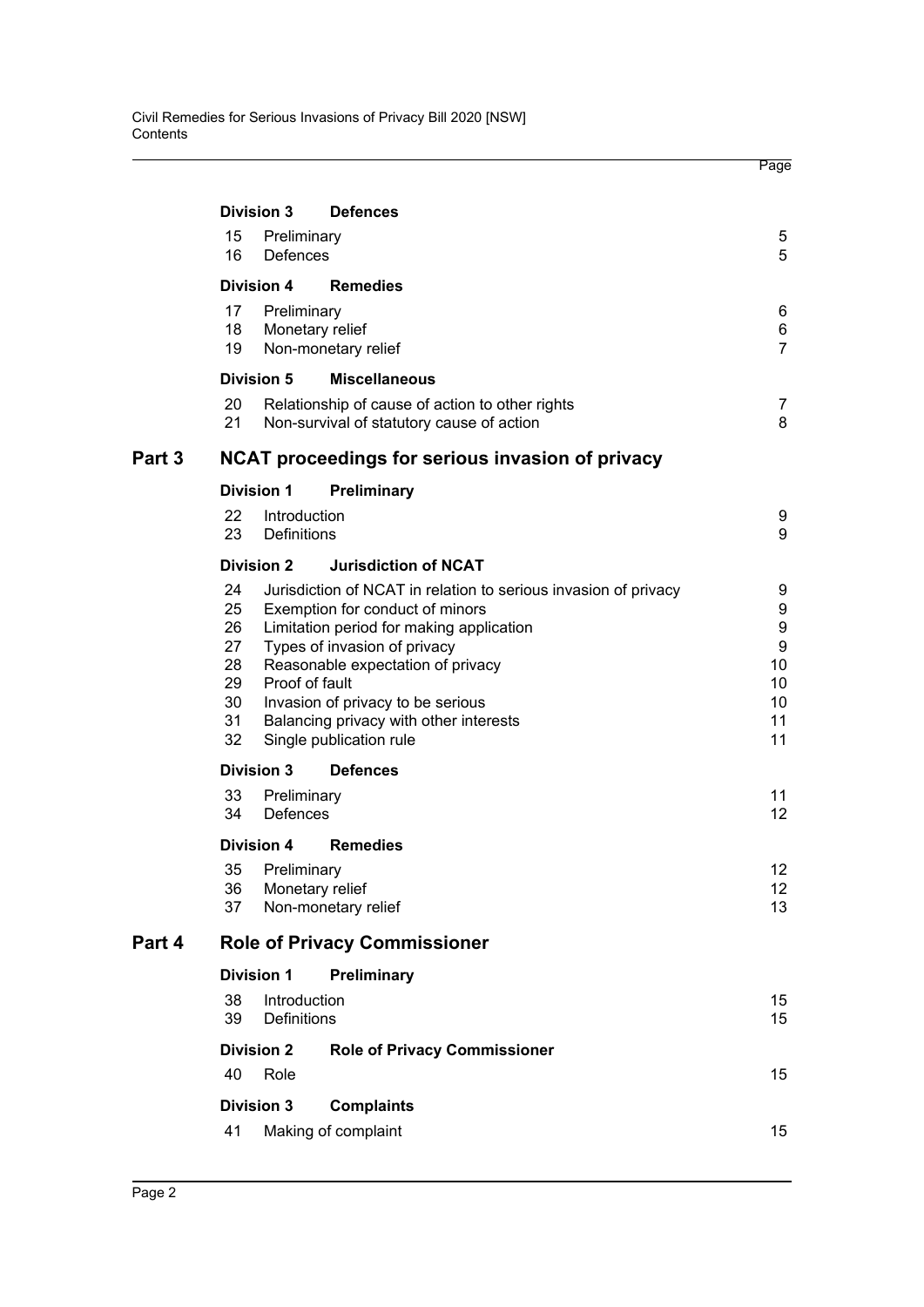|                   |    |                                                                                    | Page |
|-------------------|----|------------------------------------------------------------------------------------|------|
|                   | 42 | Provisions about complaints                                                        | 15   |
|                   | 43 | Preliminary assessment of complaint                                                | 16   |
|                   | 44 | Referring complaint to other authorities                                           | 16   |
|                   | 45 | Dealing with complaint                                                             | 16   |
|                   | 46 | Conciliation                                                                       | 16   |
|                   |    | <b>Division 4</b><br><b>Determination of complaints</b>                            |      |
|                   | 47 | Determination of Privacy Commissioner                                              | 16   |
|                   | 48 | Proceedings to enforce determination                                               | 17   |
|                   | 49 | <b>Referral to NCAT</b>                                                            | 18   |
|                   | 50 | <b>Reports of Privacy Commissioner</b>                                             | 18   |
|                   |    | Division 5<br><b>Miscellaneous</b>                                                 |      |
|                   | 51 | Complainant may commence proceedings in court or NCAT                              | 18   |
| Part 5            |    | <b>Miscellaneous</b>                                                               |      |
|                   | 52 | <b>NCAT</b> rules                                                                  | 19   |
|                   | 53 | Regulations                                                                        | 19   |
|                   | 54 | Act does not apply to pre-existing invasions of privacy                            | 19   |
|                   | 55 | Review of Act                                                                      | 19   |
| <b>Schedule 1</b> |    | <b>Amendment of Limitation Act 1969 No 31</b>                                      | 20   |
| <b>Schedule 2</b> |    | <b>Amendment of Privacy and Personal Information Protection Act</b><br>1998 No 133 | 22   |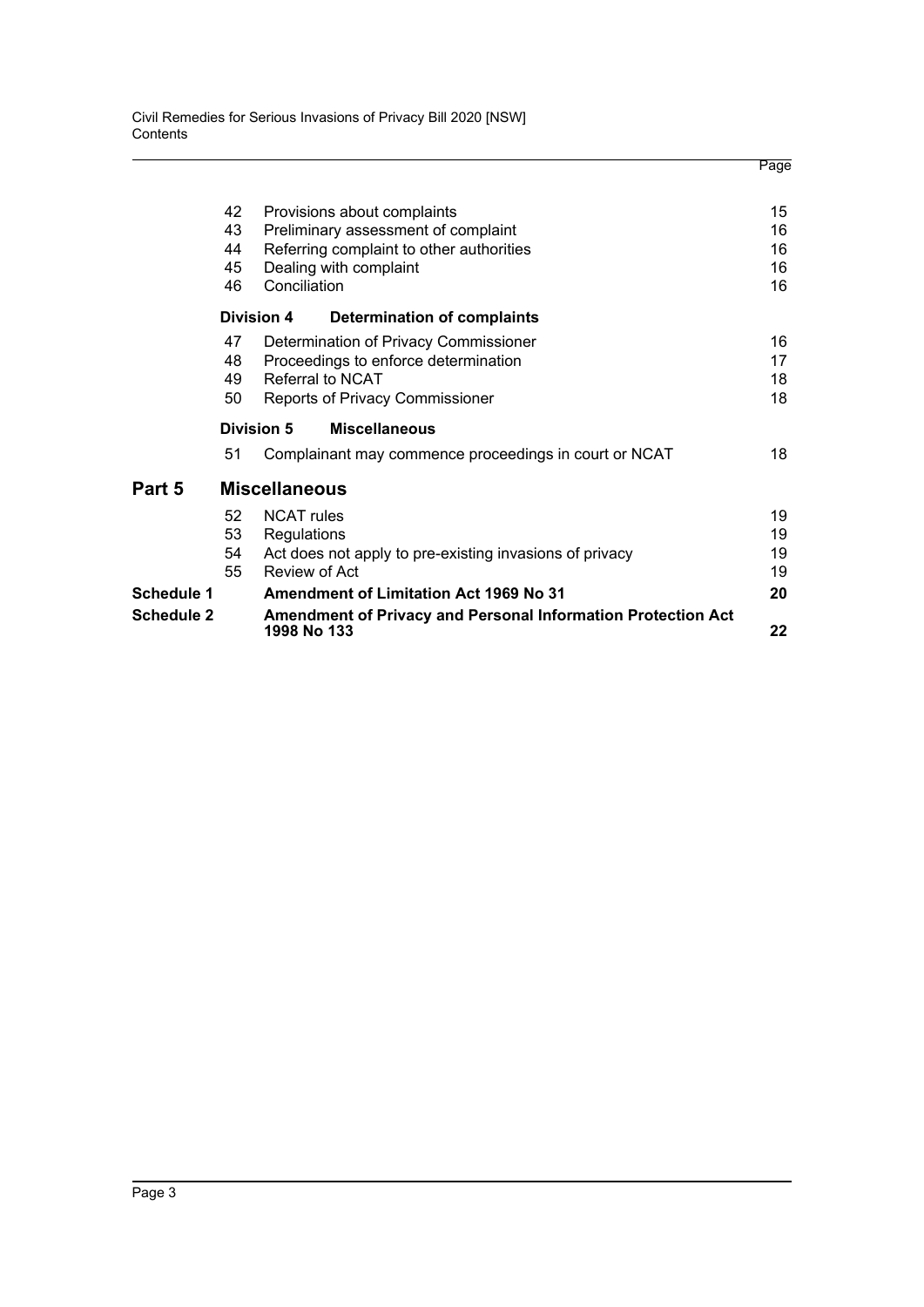

New South Wales

## **Civil Remedies for Serious Invasions of Privacy Bill 2020**

No , 2020

## **A Bill for**

An Act to provide civil remedies for serious invasions of privacy; and to confer jurisdiction on the Privacy Commissioner and the Civil and Administrative Tribunal to deal with serious invasions of privacy.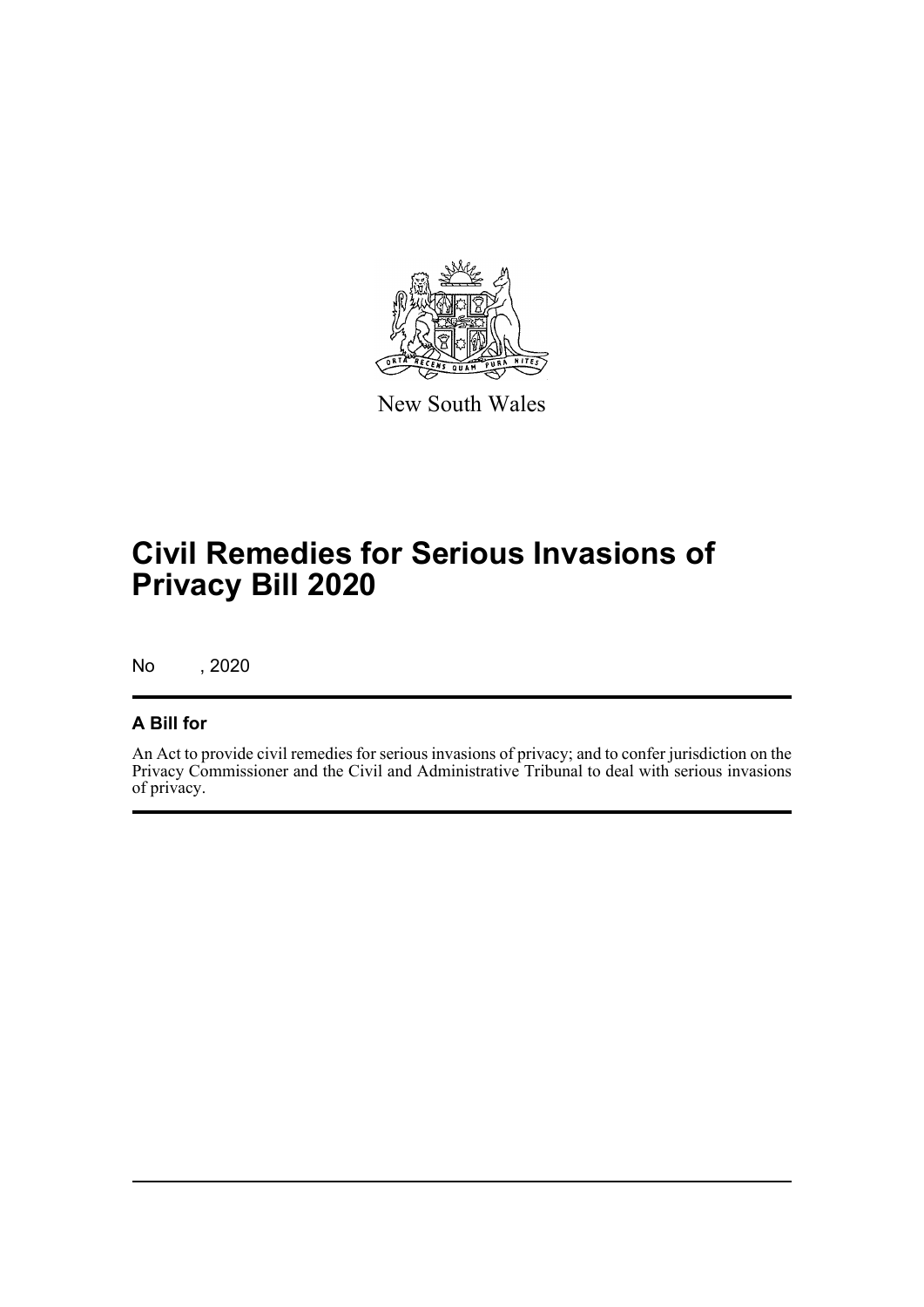<span id="page-10-4"></span><span id="page-10-3"></span><span id="page-10-2"></span><span id="page-10-1"></span><span id="page-10-0"></span>

|              |              | The Legislature of New South Wales enacts-                                                                                                                                                                                                                                                                                          | 1                       |
|--------------|--------------|-------------------------------------------------------------------------------------------------------------------------------------------------------------------------------------------------------------------------------------------------------------------------------------------------------------------------------------|-------------------------|
| Part 1       |              | <b>Preliminary</b>                                                                                                                                                                                                                                                                                                                  | $\overline{c}$          |
| 1            |              | <b>Name of Act</b>                                                                                                                                                                                                                                                                                                                  | 3                       |
|              |              | This Act is the Civil Remedies for Serious Invasions of Privacy Act 2020.                                                                                                                                                                                                                                                           | $\overline{\mathbf{4}}$ |
| $\mathbf{2}$ |              | Commencement                                                                                                                                                                                                                                                                                                                        | 5                       |
|              |              | This Act commences on a day or days to be appointed by proclamation.                                                                                                                                                                                                                                                                | 6                       |
| 3            |              | <b>Definitions</b>                                                                                                                                                                                                                                                                                                                  | 7                       |
|              |              | In this Act-                                                                                                                                                                                                                                                                                                                        | 8                       |
|              |              | <i>apology</i> means an expression of sympathy or regret, or of a general sense of<br>benevolence or compassion, in connection with any matter whether or not the<br>apology admits or implies an admission of fault in connection with the matter.                                                                                 | 9<br>10<br>11           |
|              |              | conduct includes the publication of matter.                                                                                                                                                                                                                                                                                         | 12                      |
|              |              | <b>general law</b> means the common law and equity (as modified from time to time by<br>legislation).                                                                                                                                                                                                                               | 13<br>14                |
|              |              | <i>governmental entity</i> includes an entity prescribed by the regulations or an entity of<br>a class prescribed by the regulations as being within this definition, but does not<br>include an entity prescribed by the regulations or an entity of a class prescribed by<br>the regulations as not being within this definition. | 15<br>16<br>17<br>18    |
|              |              | <b>NCAT</b> means the Civil and Administrative Tribunal of New South Wales under the<br>Civil and Administrative Tribunal Act 2013.                                                                                                                                                                                                 | 19<br>20                |
|              |              | <b>Privacy Commissioner</b> means the Privacy Commissioner under the Privacy and<br>Personal Information Protection Act 1998.                                                                                                                                                                                                       | 21<br>22                |
|              |              | <i>private information</i> includes untrue information, but only if the information would<br>be private if it were true.                                                                                                                                                                                                            | 23<br>24                |
|              |              | statutory cause of action means the cause of action referred to in section $6(1)$ .                                                                                                                                                                                                                                                 | 25                      |
|              |              | Note. The Interpretation Act 1987 contains definitions and other provisions that affect the<br>interpretation and application of this Act.                                                                                                                                                                                          | 26<br>27                |
| 4            | <b>Notes</b> |                                                                                                                                                                                                                                                                                                                                     | 28                      |
|              |              | Notes included in this Act do not form part of this Act.                                                                                                                                                                                                                                                                            | 29                      |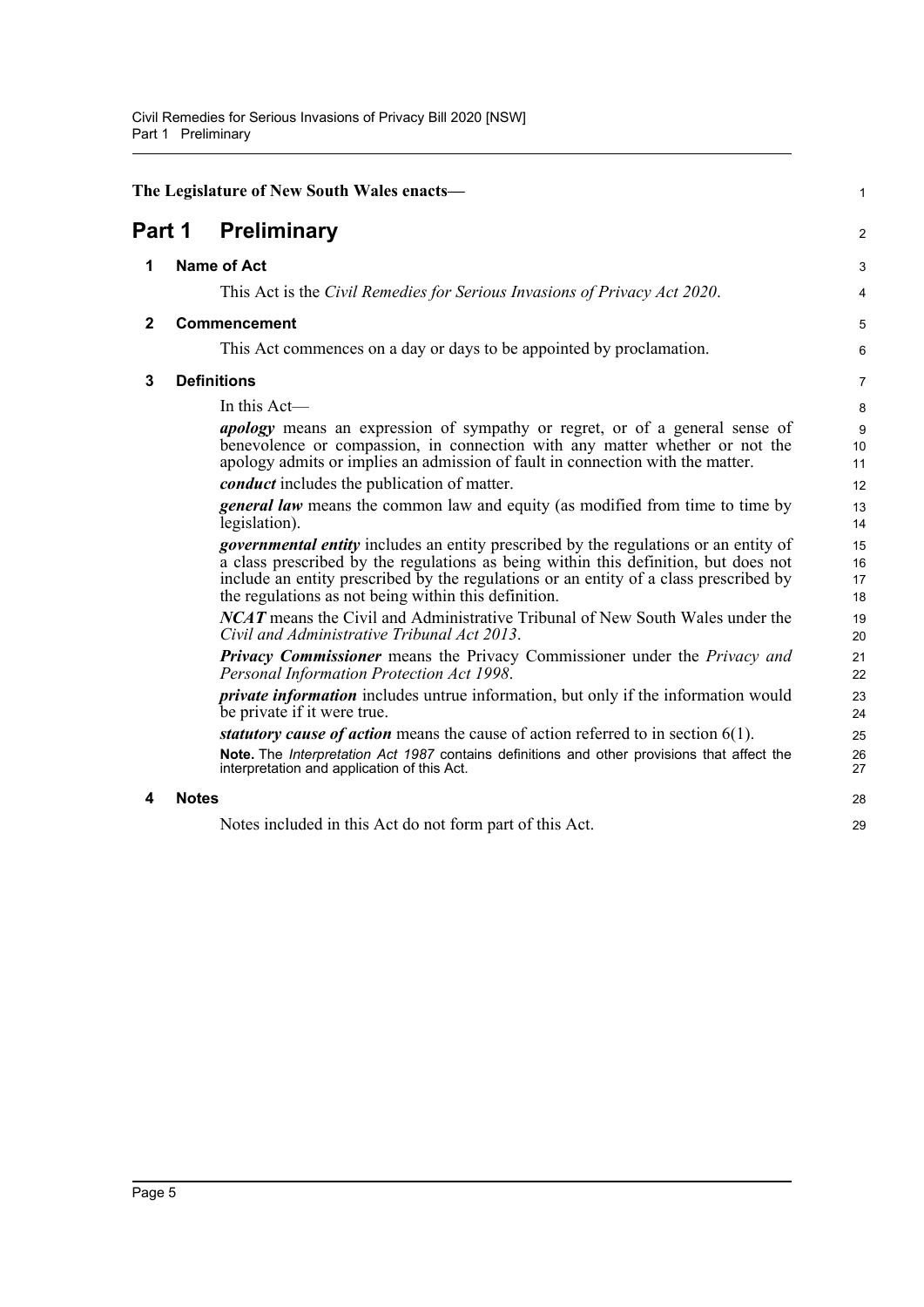<span id="page-11-8"></span><span id="page-11-7"></span><span id="page-11-6"></span><span id="page-11-5"></span><span id="page-11-4"></span><span id="page-11-3"></span><span id="page-11-2"></span><span id="page-11-1"></span><span id="page-11-0"></span>

| Part 2                  |                   |              | Cause of action for serious invasion of privacy                                                                                                                                                                  | $\mathbf{1}$           |
|-------------------------|-------------------|--------------|------------------------------------------------------------------------------------------------------------------------------------------------------------------------------------------------------------------|------------------------|
|                         | <b>Division 1</b> |              | <b>Preliminary</b>                                                                                                                                                                                               | $\overline{2}$         |
| 5                       |                   | Introduction |                                                                                                                                                                                                                  | 3                      |
|                         |                   |              | This Part creates a statutory cause of action in tort.                                                                                                                                                           | 4                      |
|                         |                   |              | Note. The statutory cause of action is actionable in the Supreme Court or in the District Court<br>(see section 44 of the District Court Act 1973).                                                              | 5<br>$\,6\,$           |
|                         | <b>Division 2</b> |              | Statutory cause of action for serious invasion of privacy                                                                                                                                                        | $\overline{7}$         |
| 6                       |                   |              | <b>Statutory cause of action</b>                                                                                                                                                                                 | 8                      |
|                         | (1)               |              | An individual has a cause of action against a person under this Part if that person's<br>conduct is a serious invasion of the individual's privacy.                                                              | $\boldsymbol{9}$<br>10 |
|                         | (2)               |              | An action based on the statutory cause of action is an action in tort.                                                                                                                                           | 11                     |
|                         | (3)               |              | The plaintiff is not required to prove actual damage.                                                                                                                                                            | 12                     |
| $\overline{\mathbf{7}}$ |                   |              | <b>Exemption for conduct of minors</b>                                                                                                                                                                           | 13                     |
|                         |                   |              | The statutory cause of action does not apply to conduct of a person who had not<br>reached the age of 18 years when the alleged conduct occurred.                                                                | 14<br>15               |
| 8                       |                   |              | Time limit for bringing action                                                                                                                                                                                   | 16                     |
|                         |                   |              | The limitation period for bringing an action based on the statutory cause of action is<br>provided for in section 56E of the Limitation Act 1969.                                                                | 17<br>18               |
| 9                       |                   |              | Types of invasion of privacy                                                                                                                                                                                     | 19                     |
|                         |                   |              | In an action based on the statutory cause of action, the plaintiff must prove that the<br>plaintiff's privacy was invaded in one of the following ways—                                                          | 20<br>21               |
|                         |                   | (a)          | intrusion upon seclusion, such as by physically intruding into the plaintiff's<br>private space or by watching, listening to or recording the plaintiff's private<br>activities or private affairs,              | 22<br>23<br>24         |
|                         |                   | (b)          | misuse of private information, such as by collecting or disclosing private<br>information about the plaintiff.                                                                                                   | 25<br>26               |
| 10                      |                   |              | Reasonable expectation of privacy                                                                                                                                                                                | 27                     |
|                         | (1)               |              | The statutory cause of action is actionable only where a person in the position of the<br>plaintiff would have had a reasonable expectation of privacy, in all of the<br>circumstances.                          | 28<br>29<br>30         |
|                         | (2)               |              | In determining whether a person in the position of the plaintiff would have had a<br>reasonable expectation of privacy in all of the circumstances, the court may consider<br>the following, among other things— | 31<br>32<br>33         |
|                         |                   | (a)          | the nature of the private information, including whether it relates to intimate<br>or family matters, health or medical matters, or financial matters,                                                           | 34<br>35               |
|                         |                   | (b)          | the means used to obtain the private information or to intrude upon seclusion,<br>including the use of any device or technology,                                                                                 | 36<br>37               |
|                         |                   | (c)          | the place where the intrusion occurred, such as in the plaintiff's home,                                                                                                                                         | 38                     |
|                         |                   | (d)          | the purpose of the misuse, disclosure or intrusion,                                                                                                                                                              | 39                     |
|                         |                   | (e)          | how the private information was held or communicated, such as in private<br>correspondence or a personal diary,                                                                                                  | 40<br>41               |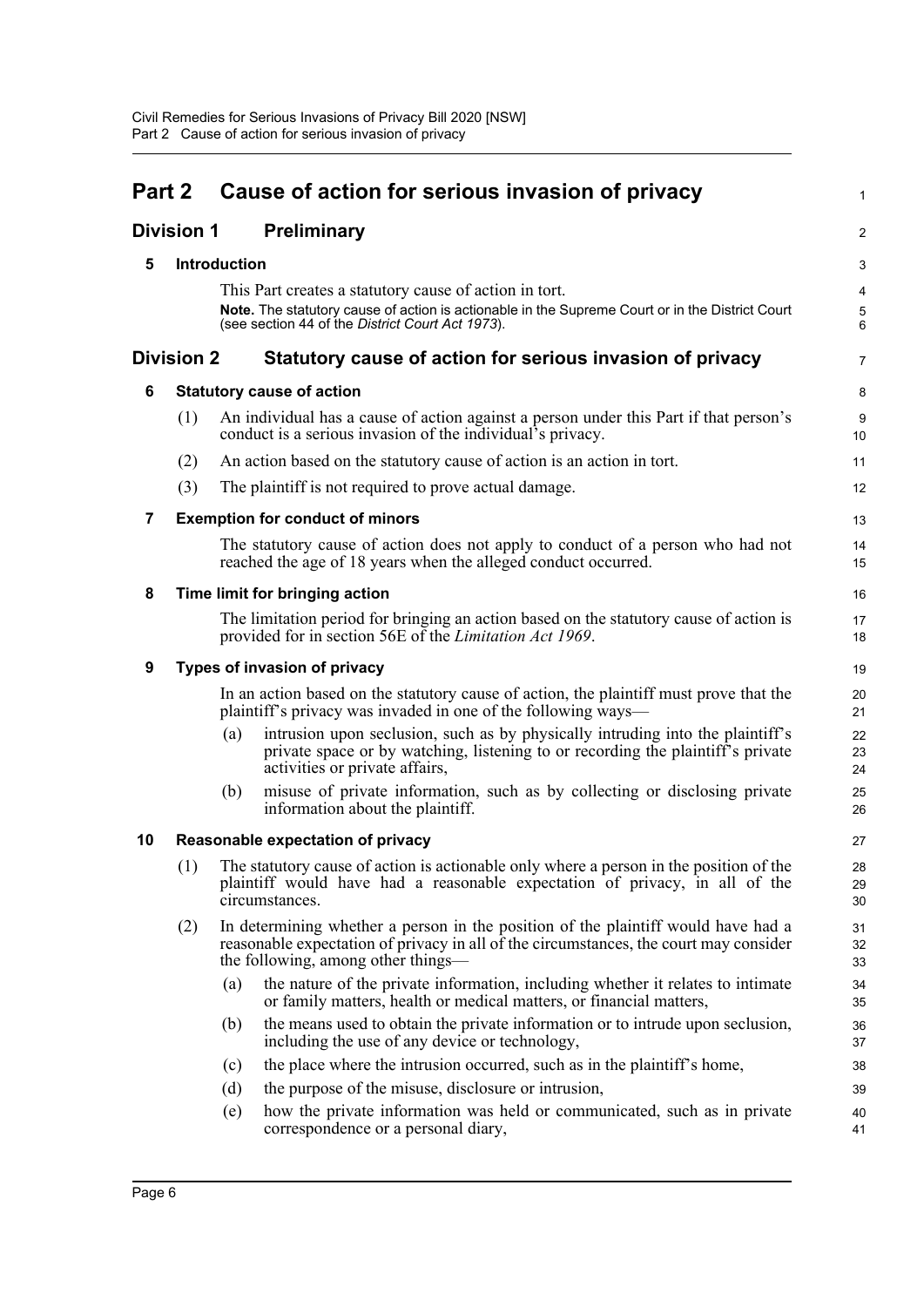|    |     | (f)                   | whether and to what extent the private information was already in the public<br>domain,                                                                                                                              | $\mathbf{1}$<br>$\overline{2}$ |
|----|-----|-----------------------|----------------------------------------------------------------------------------------------------------------------------------------------------------------------------------------------------------------------|--------------------------------|
|    |     | (g)                   | the relevant attributes of the plaintiff, including the plaintiff's age, occupation<br>and cultural background,                                                                                                      | $\ensuremath{\mathsf{3}}$<br>4 |
|    |     | (h)                   | the conduct of the plaintiff, including whether the plaintiff invited publicity or<br>manifested a desire for privacy.                                                                                               | $\mathbf 5$<br>6               |
| 11 |     | <b>Proof of fault</b> |                                                                                                                                                                                                                      | $\overline{7}$                 |
|    | (1) |                       | In an action based on the statutory cause of action, the plaintiff must prove—                                                                                                                                       | 8                              |
|    |     | (a)                   | a fault element of intent, recklessness or negligence—if the defendant is a<br>government, a governmental entity or a corporation, and                                                                               | $\boldsymbol{9}$<br>10         |
|    |     | (b)                   | a fault element of intent or recklessness—if the defendant is an individual.<br>Note. A claim for serious invasion of privacy does not attract strict liability.                                                     | 11<br>12                       |
|    | (2) |                       | An apology made by the defendant does not constitute an admission of fault or<br>liability and is not relevant to the determination of fault or liability.                                                           | 13<br>14                       |
| 12 |     |                       | Invasion of privacy to be serious                                                                                                                                                                                    | 15                             |
|    |     |                       | A plaintiff may bring an action based on the statutory cause of action only where the<br>invasion of privacy was serious, having regard, among other things, to-                                                     | 16<br>17                       |
|    |     | (a)                   | the degree of any offence, distress or harm to dignity that the invasion of<br>privacy was likely to cause to a person of ordinary sensibilities in the position<br>of the plaintiff, and                            | 18<br>19<br>20                 |
|    |     | (b)                   | whether the defendant was motivated by malice or knew the invasion of<br>privacy was likely to offend, distress or harm the dignity of the plaintiff.                                                                | 21<br>22                       |
| 13 |     |                       | <b>Balancing privacy with other interests</b>                                                                                                                                                                        | 23                             |
|    | (1) |                       | For the plaintiff in an action based on the statutory cause of action to have a cause of<br>action, the court must be satisfied that the public interest in privacy outweighs any<br>countervailing public interest. | 24<br>25<br>26                 |
|    | (2) |                       | The court may consider the following countervailing public interest matters, along<br>with any other relevant public interest matter-                                                                                | 27<br>28                       |
|    |     | (a)                   | freedom of expression, including political communication and artistic<br>expression,                                                                                                                                 | 29<br>30                       |
|    |     | (b)                   | freedom of the media, particularly to responsibly investigate and report<br>matters of public concern and importance,                                                                                                | 31<br>32                       |
|    |     | (c)                   | the proper administration of government,                                                                                                                                                                             | 33                             |
|    |     | (d)                   | open justice,                                                                                                                                                                                                        | 34                             |
|    |     |                       |                                                                                                                                                                                                                      |                                |
|    |     | (e)                   | public health and safety,                                                                                                                                                                                            | 35                             |
|    |     | (f)                   | national security,                                                                                                                                                                                                   | 36                             |
|    |     | (g)                   | the prevention and detection of crime and fraud.                                                                                                                                                                     | 37                             |
|    | (3) |                       | The defendant has the burden of adducing evidence that suggests there is a<br>countervailing public interest for the court to consider.                                                                              | 38<br>39                       |
|    | (4) |                       | The plaintiff has the legal onus to satisfy the court that the public interest in privacy<br>outweighs any countervailing public interest that is raised in the proceedings.                                         | 40<br>41                       |
| 14 |     |                       | Single publication rule                                                                                                                                                                                              | 42                             |

<span id="page-12-3"></span><span id="page-12-2"></span><span id="page-12-1"></span><span id="page-12-0"></span>**11 Proof of fault**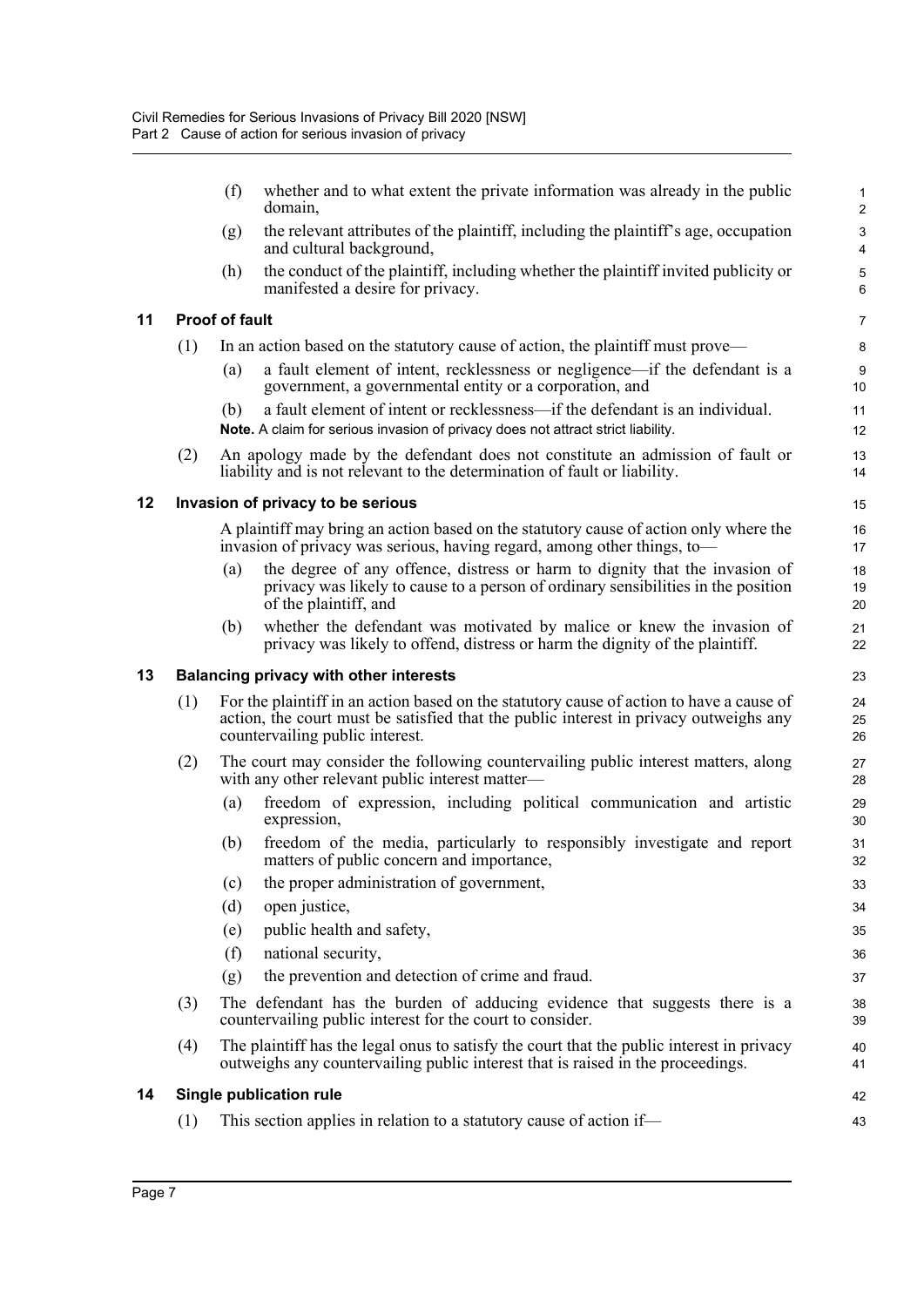<span id="page-13-2"></span><span id="page-13-1"></span><span id="page-13-0"></span>

| (b)<br>statement or a statement which is substantially the same.<br>Any cause of action against the defendant for serious invasion of privacy in respect<br>(2)<br>of the subsequent publication is to be treated as having accrued on the date of the first<br>publication.<br>This section does not apply in relation to the subsequent publication if the manner of<br>(3)<br>that publication is materially different from the manner of the first publication.<br>In determining whether the manner of a subsequent publication is materially<br>(4)<br>different from the manner of the first publication, the matters to which the court may<br>have regard include (among other matters)—<br>the level of prominence that a statement is given, and<br>(a)<br>the extent of the subsequent publication.<br>(b)<br>(5)<br>In subsection $(1)$ , <i>public</i> includes a section of the public.<br><b>Division 3</b><br><b>Defences</b><br>Preliminary<br>15<br>In an action based on the statutory cause of action, the defendant has the defences set<br>out in this Division.<br><b>Defences</b><br>16<br>(1)<br>Lawful conduct<br>It is a defence if the defendant proves that the conduct of the defendant was required<br>or authorised—<br>by or under New South Wales law or Commonwealth law, or<br>(a)<br>(b)<br>by an Australian court or tribunal or a process of such a court or tribunal.<br>(2)<br>Protection of person or property<br>It is a defence if the defendant proves that the conduct of the defendant was done for<br>the purpose of lawfully defending or protecting a person or property (including the<br>prosecution or defence of civil or criminal proceedings) and that conduct was a<br>proportionate, necessary and reasonable response to the situation concerned.<br>(3)<br>Absolute privilege, publication of public document and fair report of proceedings<br>of public concern<br>It is a defence if the defendant proves that the conduct of the defendant was the<br>publication of matter that, if it is assumed that the publication is defamatory, would<br>attract any of the following defences to an action for defamation—<br>(a)<br>of the <i>Defamation Act 2005</i> ),<br>(b)<br>Defamation Act 2005,<br>(c)<br>section 29 of the <i>Defamation Act 2005</i> . |  | (a) | the plaintiff alleges that the plaintiff's privacy was invaded by misuse of<br>private information by the defendant publishing a statement to the public (the<br><i>first publication</i> ) based on the private information, and | 1<br>$\overline{c}$<br>3 |
|----------------------------------------------------------------------------------------------------------------------------------------------------------------------------------------------------------------------------------------------------------------------------------------------------------------------------------------------------------------------------------------------------------------------------------------------------------------------------------------------------------------------------------------------------------------------------------------------------------------------------------------------------------------------------------------------------------------------------------------------------------------------------------------------------------------------------------------------------------------------------------------------------------------------------------------------------------------------------------------------------------------------------------------------------------------------------------------------------------------------------------------------------------------------------------------------------------------------------------------------------------------------------------------------------------------------------------------------------------------------------------------------------------------------------------------------------------------------------------------------------------------------------------------------------------------------------------------------------------------------------------------------------------------------------------------------------------------------------------------------------------------------------------------------------------------------------------------------------------------------------------------------------------------------------------------------------------------------------------------------------------------------------------------------------------------------------------------------------------------------------------------------------------------------------------------------------------------------------------------------------------------------------------------------------------------------------|--|-----|-----------------------------------------------------------------------------------------------------------------------------------------------------------------------------------------------------------------------------------|--------------------------|
|                                                                                                                                                                                                                                                                                                                                                                                                                                                                                                                                                                                                                                                                                                                                                                                                                                                                                                                                                                                                                                                                                                                                                                                                                                                                                                                                                                                                                                                                                                                                                                                                                                                                                                                                                                                                                                                                                                                                                                                                                                                                                                                                                                                                                                                                                                                            |  |     | the defendant subsequently publishes (whether or not to the public) that                                                                                                                                                          | 4<br>5                   |
|                                                                                                                                                                                                                                                                                                                                                                                                                                                                                                                                                                                                                                                                                                                                                                                                                                                                                                                                                                                                                                                                                                                                                                                                                                                                                                                                                                                                                                                                                                                                                                                                                                                                                                                                                                                                                                                                                                                                                                                                                                                                                                                                                                                                                                                                                                                            |  |     |                                                                                                                                                                                                                                   | 6<br>$\overline{7}$<br>8 |
|                                                                                                                                                                                                                                                                                                                                                                                                                                                                                                                                                                                                                                                                                                                                                                                                                                                                                                                                                                                                                                                                                                                                                                                                                                                                                                                                                                                                                                                                                                                                                                                                                                                                                                                                                                                                                                                                                                                                                                                                                                                                                                                                                                                                                                                                                                                            |  |     |                                                                                                                                                                                                                                   | 9<br>10                  |
|                                                                                                                                                                                                                                                                                                                                                                                                                                                                                                                                                                                                                                                                                                                                                                                                                                                                                                                                                                                                                                                                                                                                                                                                                                                                                                                                                                                                                                                                                                                                                                                                                                                                                                                                                                                                                                                                                                                                                                                                                                                                                                                                                                                                                                                                                                                            |  |     |                                                                                                                                                                                                                                   | 11<br>12<br>13           |
|                                                                                                                                                                                                                                                                                                                                                                                                                                                                                                                                                                                                                                                                                                                                                                                                                                                                                                                                                                                                                                                                                                                                                                                                                                                                                                                                                                                                                                                                                                                                                                                                                                                                                                                                                                                                                                                                                                                                                                                                                                                                                                                                                                                                                                                                                                                            |  |     |                                                                                                                                                                                                                                   | 14                       |
|                                                                                                                                                                                                                                                                                                                                                                                                                                                                                                                                                                                                                                                                                                                                                                                                                                                                                                                                                                                                                                                                                                                                                                                                                                                                                                                                                                                                                                                                                                                                                                                                                                                                                                                                                                                                                                                                                                                                                                                                                                                                                                                                                                                                                                                                                                                            |  |     |                                                                                                                                                                                                                                   | 15                       |
|                                                                                                                                                                                                                                                                                                                                                                                                                                                                                                                                                                                                                                                                                                                                                                                                                                                                                                                                                                                                                                                                                                                                                                                                                                                                                                                                                                                                                                                                                                                                                                                                                                                                                                                                                                                                                                                                                                                                                                                                                                                                                                                                                                                                                                                                                                                            |  |     |                                                                                                                                                                                                                                   | 16                       |
|                                                                                                                                                                                                                                                                                                                                                                                                                                                                                                                                                                                                                                                                                                                                                                                                                                                                                                                                                                                                                                                                                                                                                                                                                                                                                                                                                                                                                                                                                                                                                                                                                                                                                                                                                                                                                                                                                                                                                                                                                                                                                                                                                                                                                                                                                                                            |  |     |                                                                                                                                                                                                                                   | 17                       |
|                                                                                                                                                                                                                                                                                                                                                                                                                                                                                                                                                                                                                                                                                                                                                                                                                                                                                                                                                                                                                                                                                                                                                                                                                                                                                                                                                                                                                                                                                                                                                                                                                                                                                                                                                                                                                                                                                                                                                                                                                                                                                                                                                                                                                                                                                                                            |  |     |                                                                                                                                                                                                                                   | 18                       |
|                                                                                                                                                                                                                                                                                                                                                                                                                                                                                                                                                                                                                                                                                                                                                                                                                                                                                                                                                                                                                                                                                                                                                                                                                                                                                                                                                                                                                                                                                                                                                                                                                                                                                                                                                                                                                                                                                                                                                                                                                                                                                                                                                                                                                                                                                                                            |  |     |                                                                                                                                                                                                                                   | 19<br>20                 |
|                                                                                                                                                                                                                                                                                                                                                                                                                                                                                                                                                                                                                                                                                                                                                                                                                                                                                                                                                                                                                                                                                                                                                                                                                                                                                                                                                                                                                                                                                                                                                                                                                                                                                                                                                                                                                                                                                                                                                                                                                                                                                                                                                                                                                                                                                                                            |  |     |                                                                                                                                                                                                                                   | 21                       |
|                                                                                                                                                                                                                                                                                                                                                                                                                                                                                                                                                                                                                                                                                                                                                                                                                                                                                                                                                                                                                                                                                                                                                                                                                                                                                                                                                                                                                                                                                                                                                                                                                                                                                                                                                                                                                                                                                                                                                                                                                                                                                                                                                                                                                                                                                                                            |  |     |                                                                                                                                                                                                                                   | 22                       |
|                                                                                                                                                                                                                                                                                                                                                                                                                                                                                                                                                                                                                                                                                                                                                                                                                                                                                                                                                                                                                                                                                                                                                                                                                                                                                                                                                                                                                                                                                                                                                                                                                                                                                                                                                                                                                                                                                                                                                                                                                                                                                                                                                                                                                                                                                                                            |  |     |                                                                                                                                                                                                                                   | 23<br>24                 |
|                                                                                                                                                                                                                                                                                                                                                                                                                                                                                                                                                                                                                                                                                                                                                                                                                                                                                                                                                                                                                                                                                                                                                                                                                                                                                                                                                                                                                                                                                                                                                                                                                                                                                                                                                                                                                                                                                                                                                                                                                                                                                                                                                                                                                                                                                                                            |  |     |                                                                                                                                                                                                                                   | 25                       |
|                                                                                                                                                                                                                                                                                                                                                                                                                                                                                                                                                                                                                                                                                                                                                                                                                                                                                                                                                                                                                                                                                                                                                                                                                                                                                                                                                                                                                                                                                                                                                                                                                                                                                                                                                                                                                                                                                                                                                                                                                                                                                                                                                                                                                                                                                                                            |  |     |                                                                                                                                                                                                                                   | 26                       |
|                                                                                                                                                                                                                                                                                                                                                                                                                                                                                                                                                                                                                                                                                                                                                                                                                                                                                                                                                                                                                                                                                                                                                                                                                                                                                                                                                                                                                                                                                                                                                                                                                                                                                                                                                                                                                                                                                                                                                                                                                                                                                                                                                                                                                                                                                                                            |  |     |                                                                                                                                                                                                                                   | 27                       |
|                                                                                                                                                                                                                                                                                                                                                                                                                                                                                                                                                                                                                                                                                                                                                                                                                                                                                                                                                                                                                                                                                                                                                                                                                                                                                                                                                                                                                                                                                                                                                                                                                                                                                                                                                                                                                                                                                                                                                                                                                                                                                                                                                                                                                                                                                                                            |  |     |                                                                                                                                                                                                                                   | 28<br>29<br>30<br>31     |
|                                                                                                                                                                                                                                                                                                                                                                                                                                                                                                                                                                                                                                                                                                                                                                                                                                                                                                                                                                                                                                                                                                                                                                                                                                                                                                                                                                                                                                                                                                                                                                                                                                                                                                                                                                                                                                                                                                                                                                                                                                                                                                                                                                                                                                                                                                                            |  |     |                                                                                                                                                                                                                                   | 32<br>33                 |
|                                                                                                                                                                                                                                                                                                                                                                                                                                                                                                                                                                                                                                                                                                                                                                                                                                                                                                                                                                                                                                                                                                                                                                                                                                                                                                                                                                                                                                                                                                                                                                                                                                                                                                                                                                                                                                                                                                                                                                                                                                                                                                                                                                                                                                                                                                                            |  |     |                                                                                                                                                                                                                                   | 34<br>35<br>36           |
|                                                                                                                                                                                                                                                                                                                                                                                                                                                                                                                                                                                                                                                                                                                                                                                                                                                                                                                                                                                                                                                                                                                                                                                                                                                                                                                                                                                                                                                                                                                                                                                                                                                                                                                                                                                                                                                                                                                                                                                                                                                                                                                                                                                                                                                                                                                            |  |     | the defence of absolute privilege (whether at general law or under section 27                                                                                                                                                     | 37<br>38                 |
|                                                                                                                                                                                                                                                                                                                                                                                                                                                                                                                                                                                                                                                                                                                                                                                                                                                                                                                                                                                                                                                                                                                                                                                                                                                                                                                                                                                                                                                                                                                                                                                                                                                                                                                                                                                                                                                                                                                                                                                                                                                                                                                                                                                                                                                                                                                            |  |     | the defence of publication of a public document under section 28 of the                                                                                                                                                           | 39<br>40                 |
|                                                                                                                                                                                                                                                                                                                                                                                                                                                                                                                                                                                                                                                                                                                                                                                                                                                                                                                                                                                                                                                                                                                                                                                                                                                                                                                                                                                                                                                                                                                                                                                                                                                                                                                                                                                                                                                                                                                                                                                                                                                                                                                                                                                                                                                                                                                            |  |     | any of the defences of fair report of proceedings of public concern under                                                                                                                                                         | 41<br>42                 |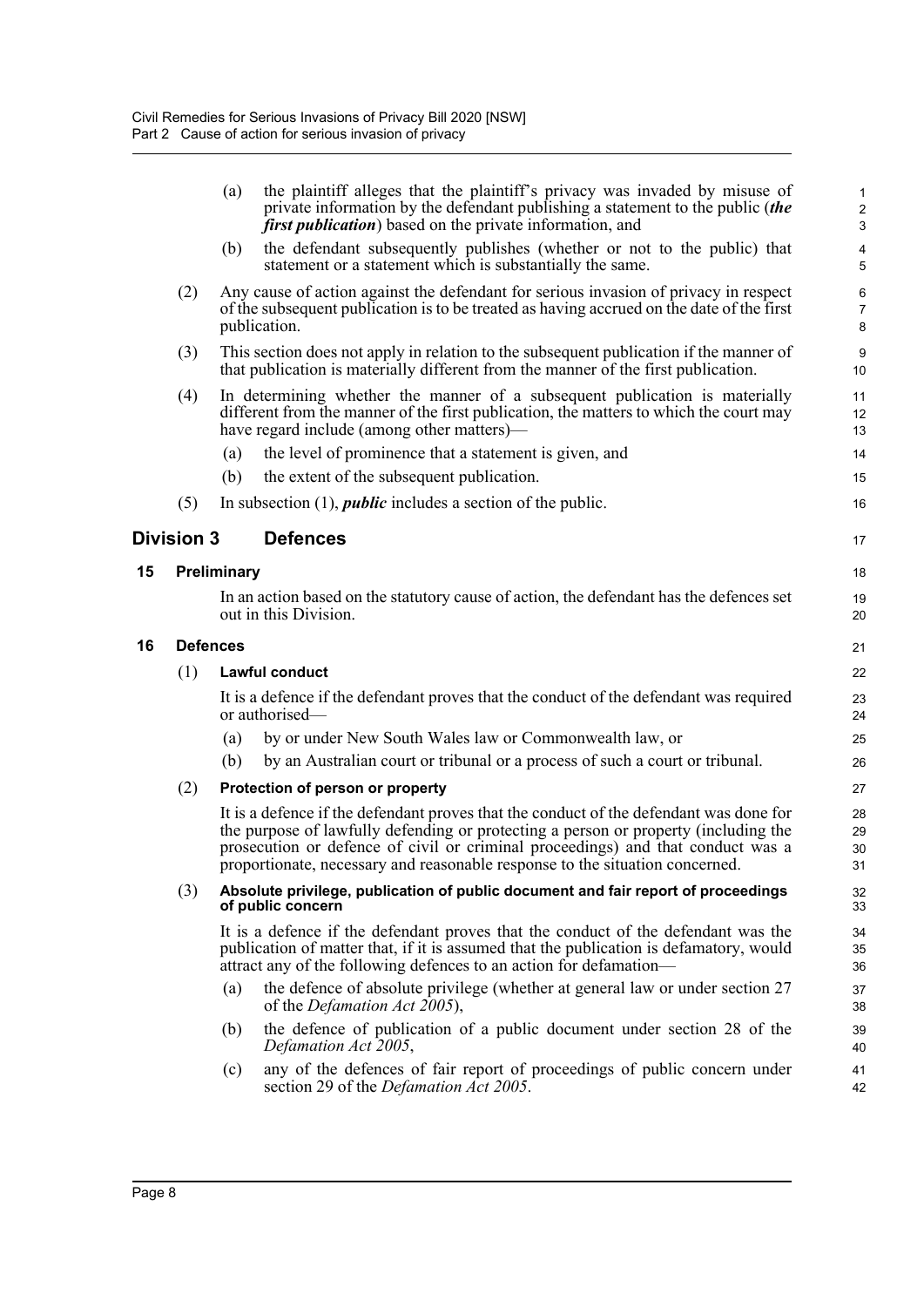#### (4) **Necessity**

It is a defence if the defendant proves that the conduct of the defendant was based on necessity, where the defendant had a reasonable belief that the conduct in invading the plaintiff's privacy was necessary to prevent an imminent and greater harm and that conduct was a reasonable response to the situation concerned.

15

16 17 18

#### (5) **Consent**

It is a defence if the defendant proves that the plaintiff, or another person having lawful authority to do so for the plaintiff, expressly or impliedly consented to the conduct.

#### (6) **Definition**

In this section—

*public document* means—

- (a) a public document or a fair copy of a public document, or
- (b) a fair summary of, or a fair extract from, a public document.

#### <span id="page-14-0"></span>**Division 4 Remedies**

#### <span id="page-14-1"></span>**17 Preliminary**

In an action based on the statutory cause of action, the court may (subject to any jurisdictional limits of the court) grant relief in accordance with this Division.

#### <span id="page-14-2"></span>**18 Monetary relief**

| (1) | The court may award damages, including damages for emotional distress.        |
|-----|-------------------------------------------------------------------------------|
| (2) | When determining the amount of damages, the court may consider the following, |

- among other matters—
	- (a) whether the defendant had made an appropriate apology to the plaintiff,
	- (b) whether the defendant had published a correction,
	- (c) whether the plaintiff had already recovered compensation, or has agreed to receive compensation in relation to the conduct of the defendant,
	- (d) whether either party took reasonable steps to settle the dispute without litigation,
	- (e) whether the defendant's conduct following the invasion of privacy, including during the proceedings, was unreasonable and had subjected the plaintiff to particular or additional embarrassment, harm, distress or humiliation.
- (3) The court may not award aggravated damages.
- (4) The court may award exemplary damages in exceptional circumstances only.
- (5) The amount of damages for non-economic loss that may be awarded, together with any exemplary damages, is not to exceed the maximum damages amount that may be awarded under section 35(1) of the *Defamation Act 2005* for non-economic loss in defamation proceedings and that is applicable at the time damages are awarded.
- (6) The court may award an account of profits in circumstances where the defendant has profited from an invasion of privacy.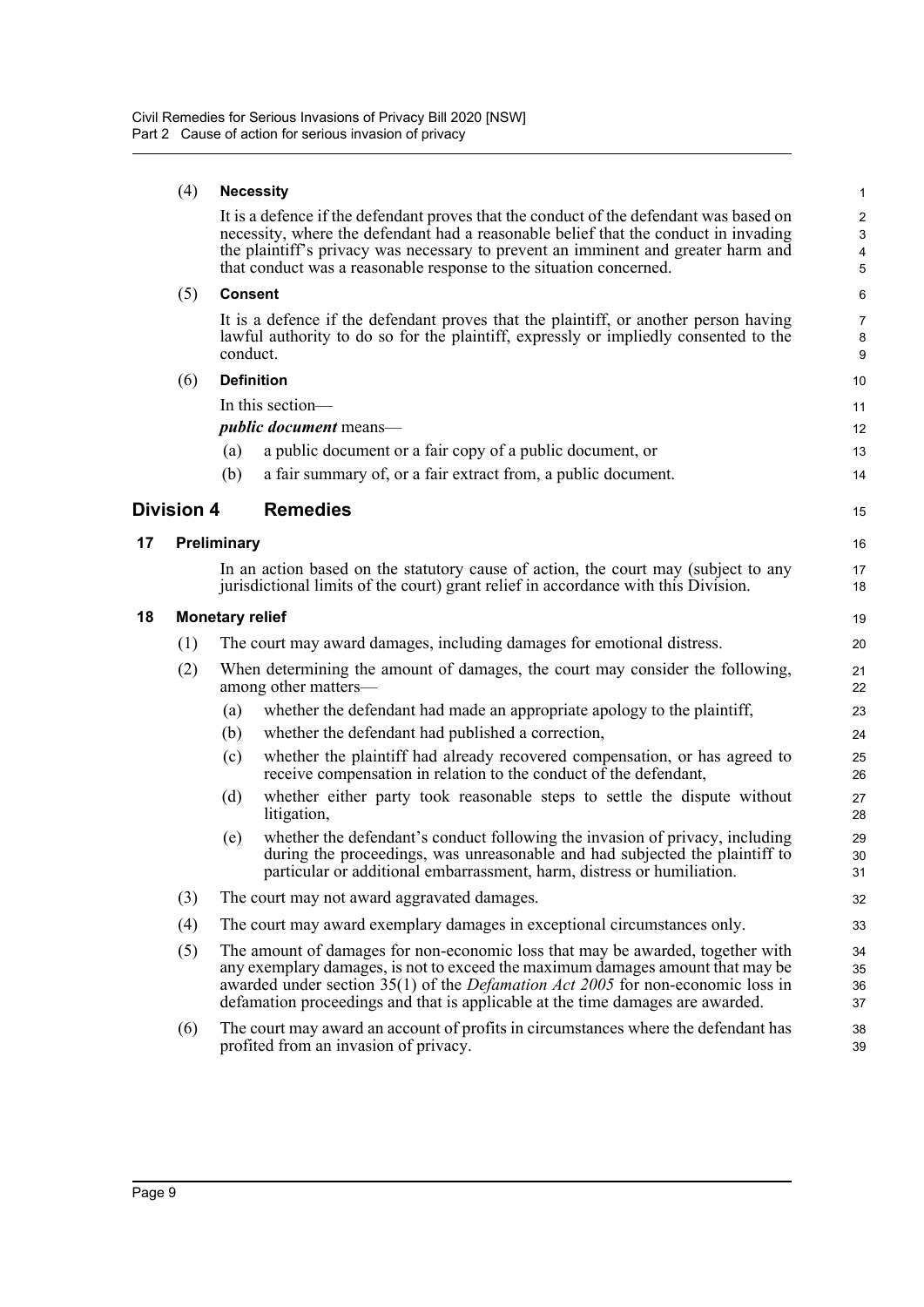<span id="page-15-2"></span><span id="page-15-1"></span><span id="page-15-0"></span>

| 19 |            | Non-monetary relief                                                                                                                                                                                                                                                               | $\mathbf{1}$         |
|----|------------|-----------------------------------------------------------------------------------------------------------------------------------------------------------------------------------------------------------------------------------------------------------------------------------|----------------------|
|    | (1)        | Injunction                                                                                                                                                                                                                                                                        | $\boldsymbol{2}$     |
|    |            | The court may at any stage of proceedings grant an interlocutory or other injunction<br>to restrain the threatened or apprehended invasion of privacy, where it appears to the<br>court to be just or convenient and on such terms as the court thinks fit.                       | 3<br>4<br>5          |
|    | (2)        | Factors to be considered in relation to injunctions                                                                                                                                                                                                                               | 6                    |
|    |            | When considering whether to grant injunctive relief before trial to restrain<br>publication of private information, the court must have particular regard to freedom<br>of expression and any other matters of public interest.                                                   | 7<br>8<br>9          |
|    | (3)        | <b>Declaration</b>                                                                                                                                                                                                                                                                | 10                   |
|    |            | The court may make an order declaring that the defendant's conduct has seriously<br>invaded the privacy of the plaintiff.                                                                                                                                                         | 11<br>12             |
|    | (4)        | Delivery up or destruction of material                                                                                                                                                                                                                                            | 13                   |
|    |            | The court may make an order requiring that the defendant deliver to the plaintiff or<br>destroy any articles, documents or other material, and all copies of them, concerning<br>the plaintiff or belonging to the plaintiff that—                                                | 14<br>15<br>16       |
|    |            | are in the possession of the defendant or that the defendant is able to retrieve,<br>(a)<br>and                                                                                                                                                                                   | 17<br>18             |
|    |            | were obtained or made as a result of the invasion of the plaintiff's privacy or<br>(b)<br>were published during the course of the conduct giving rise to the invasion of<br>privacy.                                                                                              | 19<br>20<br>21       |
|    | (5)        | <b>Correction</b>                                                                                                                                                                                                                                                                 | 22                   |
|    |            | The court may make an order for the publication of a correction where false private<br>information has been published.                                                                                                                                                            | 23<br>24             |
|    | (6)        | <b>Apology</b>                                                                                                                                                                                                                                                                    | 25                   |
|    |            | The court may make an order requiring the defendant to make an apology in a<br>specified manner.                                                                                                                                                                                  | 26<br>27             |
|    | (7)        | <b>Other relief</b>                                                                                                                                                                                                                                                               | 28                   |
|    |            | The court may grant such other non-monetary relief as the court considers necessary<br>in the circumstances.                                                                                                                                                                      | 29<br>30             |
|    | Division 5 | <b>Miscellaneous</b>                                                                                                                                                                                                                                                              | 31                   |
| 20 |            | Relationship of cause of action to other rights                                                                                                                                                                                                                                   | 32                   |
|    | (1)        | To the extent that the general law recognises a specific cause of action or tort for the<br>invasion or violation of a person's privacy, that cause of action or tort is abolished.                                                                                               | 33<br>34             |
|    | (2)        | Subject to subsection (1), the right of action for serious invasion of privacy under this<br>Act and the remedies under this Act are in addition to, and not in derogation of, any<br>other right of action or other remedy available otherwise than under this Act.              | 35<br>36<br>37       |
|    | (3)        | Without limiting subsection $(2)$ , subsection $(1)$ does not operate to abolish or<br>otherwise limit any of the following kinds of causes of action at general law to the<br>extent that they provide for a remedy for the invasion or violation of an individual's<br>privacy- | 38<br>39<br>40<br>41 |
|    |            | (a)<br>an action for defamation,                                                                                                                                                                                                                                                  | 42                   |
|    |            | (b)<br>an action for trespass,                                                                                                                                                                                                                                                    | 43                   |
|    |            | an action for a breach of confidence,<br>(c)                                                                                                                                                                                                                                      | 44                   |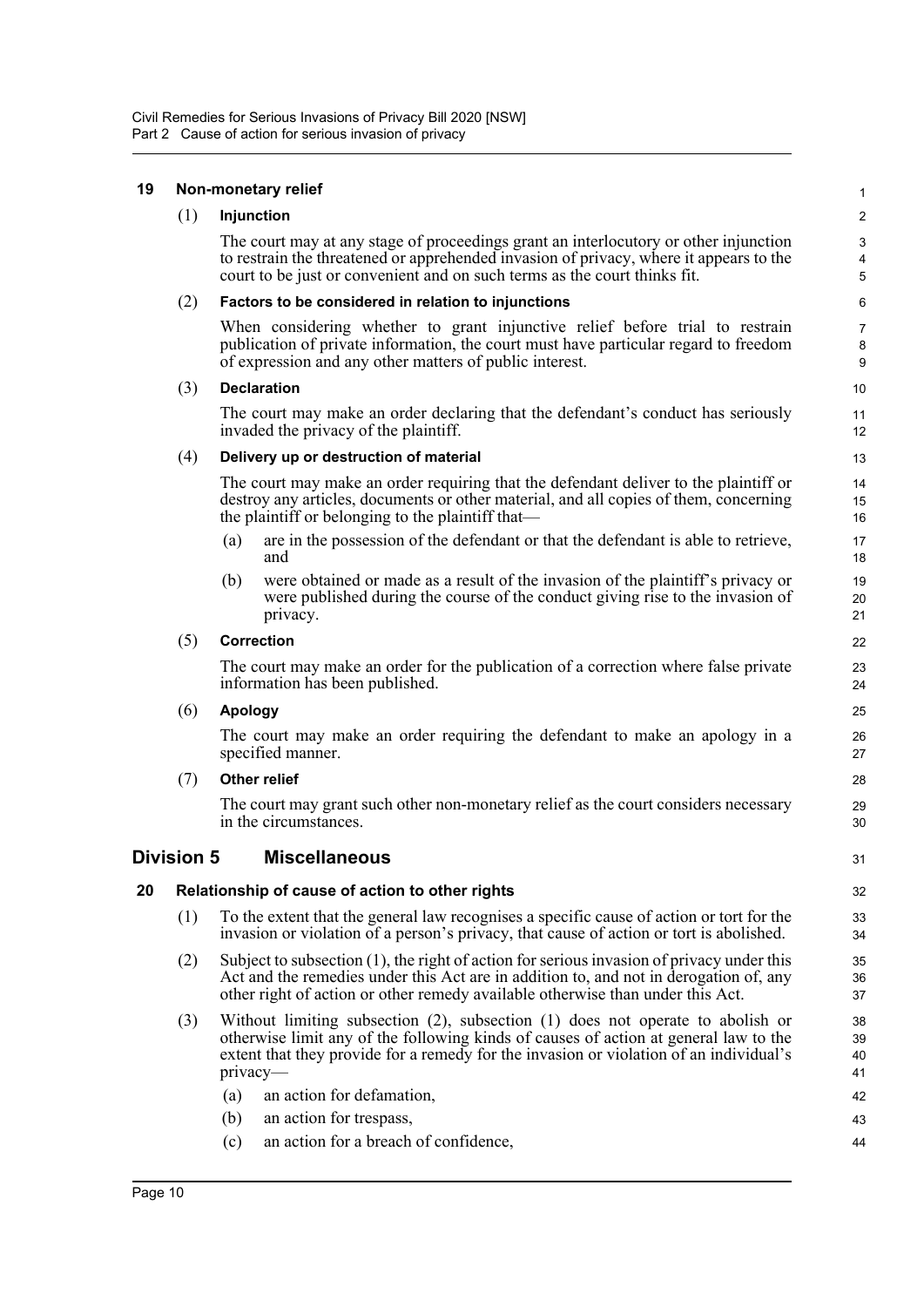<span id="page-16-0"></span>

|    |     | an action for negligence,<br>(d)                                                                                                                                                                                                                                           |                   |
|----|-----|----------------------------------------------------------------------------------------------------------------------------------------------------------------------------------------------------------------------------------------------------------------------------|-------------------|
|    |     | an action for nuisance,<br>(e)                                                                                                                                                                                                                                             | $\overline{a}$    |
|    |     | an action for injurious falsehood,<br>(f)                                                                                                                                                                                                                                  | 3                 |
|    |     | an action for passing off,<br>(g)                                                                                                                                                                                                                                          | 4                 |
|    |     | an action for intentional infliction of harm,<br>(h)                                                                                                                                                                                                                       | 5                 |
|    |     | an action for breach of a statutory duty.<br>(i)                                                                                                                                                                                                                           | 6                 |
|    | (4) | Nothing in this Act requires any compensation awarded in an action for invasion of<br>privacy under this Act to be disregarded in assessing compensation or damages in<br>any other proceedings arising out of the same conduct giving rise to the invasion of<br>privacy. | 7<br>8<br>9<br>10 |
| 21 |     | Non-survival of statutory cause of action                                                                                                                                                                                                                                  | 11                |
|    | (1) | A cause of action for serious invasion of privacy does not survive for the benefit of<br>the plaintiff's estate or against the defendant's estate.                                                                                                                         | 12<br>13          |
|    | (2) | Subsection (1) has effect despite section 2 of the Law Reform (Miscellaneous<br>Provisions) Act 1944.                                                                                                                                                                      | 14<br>15          |
|    |     |                                                                                                                                                                                                                                                                            |                   |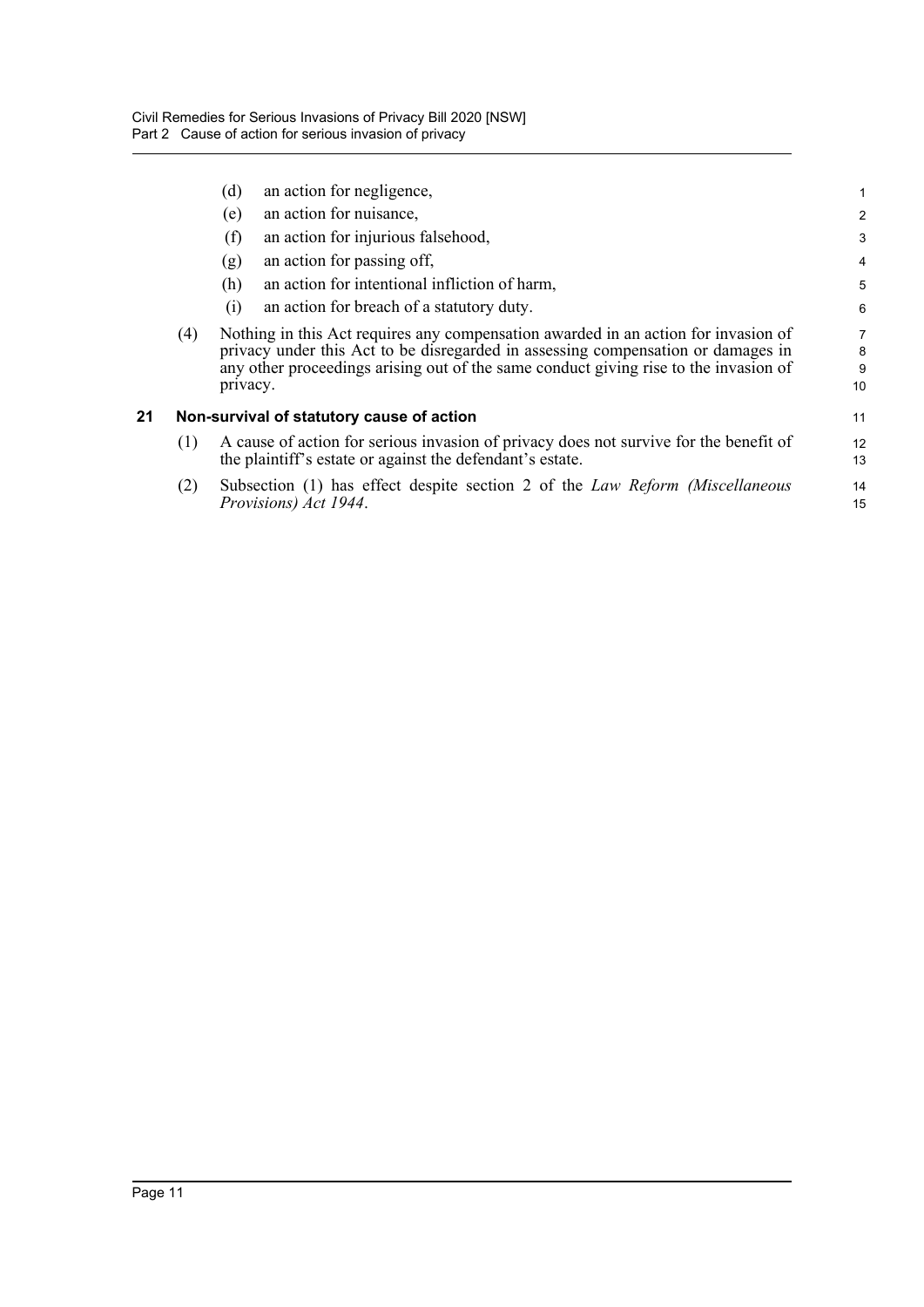<span id="page-17-8"></span><span id="page-17-7"></span><span id="page-17-6"></span><span id="page-17-5"></span><span id="page-17-4"></span><span id="page-17-3"></span><span id="page-17-2"></span><span id="page-17-1"></span><span id="page-17-0"></span>

| Part 3 |                   |                     | <b>NCAT proceedings for serious invasion of privacy</b>                                                                                                                                                                                                                                              | $\mathbf{1}$         |  |  |
|--------|-------------------|---------------------|------------------------------------------------------------------------------------------------------------------------------------------------------------------------------------------------------------------------------------------------------------------------------------------------------|----------------------|--|--|
|        | <b>Division 1</b> |                     | <b>Preliminary</b>                                                                                                                                                                                                                                                                                   | $\overline{2}$       |  |  |
| 22     |                   | <b>Introduction</b> |                                                                                                                                                                                                                                                                                                      |                      |  |  |
|        |                   | privacy.            | This Part confers jurisdiction on NCAT in relation to claims for serious invasion of                                                                                                                                                                                                                 | $\overline{4}$<br>5  |  |  |
| 23     |                   | <b>Definitions</b>  |                                                                                                                                                                                                                                                                                                      | 6                    |  |  |
|        |                   |                     | In this Part—                                                                                                                                                                                                                                                                                        | $\overline{7}$       |  |  |
|        |                   |                     | <i>application</i> means an application to NCAT under this Part.                                                                                                                                                                                                                                     | 8                    |  |  |
|        |                   |                     | claim for serious invasion of privacy means a claim to NCAT under this Part.<br><i>the applicant</i> and <i>the respondent</i> —see section $24(3)$ .                                                                                                                                                | 9<br>10              |  |  |
|        | <b>Division 2</b> |                     | <b>Jurisdiction of NCAT</b>                                                                                                                                                                                                                                                                          | 11                   |  |  |
| 24     |                   |                     | Jurisdiction of NCAT in relation to serious invasion of privacy                                                                                                                                                                                                                                      | 12                   |  |  |
|        | (1)               |                     | NCAT has jurisdiction to hear and determine, in accordance with this Part and<br>relevant provisions of and under the Civil and Administrative Tribunal Act 2013, a<br>claim made by an individual on the ground that another person's conduct is a serious<br>invasion of the individual's privacy. | 13<br>14<br>15<br>16 |  |  |
|        | (2)               |                     | A claim for serious invasion of privacy is made by application to NCAT.                                                                                                                                                                                                                              | 17                   |  |  |
|        | (3)               |                     | In this Part-                                                                                                                                                                                                                                                                                        | 18                   |  |  |
|        |                   | (a)                 | the individual is referred to as <i>the applicant</i> , and                                                                                                                                                                                                                                          | 19                   |  |  |
|        |                   | (b)                 | the other person is referred to as <i>the respondent</i> .                                                                                                                                                                                                                                           | 20                   |  |  |
| 25     |                   |                     | <b>Exemption for conduct of minors</b>                                                                                                                                                                                                                                                               | 21                   |  |  |
|        |                   |                     | A claim for serious invasion of privacy may not be made in respect of conduct of a<br>person who had not reached the age of 18 years when the alleged conduct occurred.                                                                                                                              | 22<br>23             |  |  |
| 26     |                   |                     | Limitation period for making application                                                                                                                                                                                                                                                             | 24                   |  |  |
|        | (1)               |                     | An application is to be made before the end of a limitation period of the earlier of-                                                                                                                                                                                                                | 25                   |  |  |
|        |                   | (a)                 | 1 year from the date on which the applicant became aware of the invasion of<br>privacy, or                                                                                                                                                                                                           | 26<br>27             |  |  |
|        |                   |                     | (b) 3 years from the date on which the invasion of privacy occurred.                                                                                                                                                                                                                                 | 28                   |  |  |
|        | (2)               |                     | However, if-                                                                                                                                                                                                                                                                                         | 29                   |  |  |
|        |                   | (a)                 | the invasion of privacy occurred before the date on which the applicant<br>reached the age of 18 years, and                                                                                                                                                                                          | 30<br>31             |  |  |
|        |                   | (b)                 | a claim for serious invasion of privacy based on that invasion cannot be made<br>under subsection $(1)$ ,                                                                                                                                                                                            | 32<br>33             |  |  |
|        |                   |                     | a claim based on that invasion may be brought within a limitation period of 1 year<br>from the date on which the applicant reached that age.                                                                                                                                                         | 34<br>35             |  |  |
| 27     |                   |                     | Types of invasion of privacy                                                                                                                                                                                                                                                                         | 36                   |  |  |
|        |                   |                     | In a claim for serious invasion of privacy, the applicant must prove that the<br>applicant's privacy was invaded in one of the following ways—                                                                                                                                                       | 37<br>38             |  |  |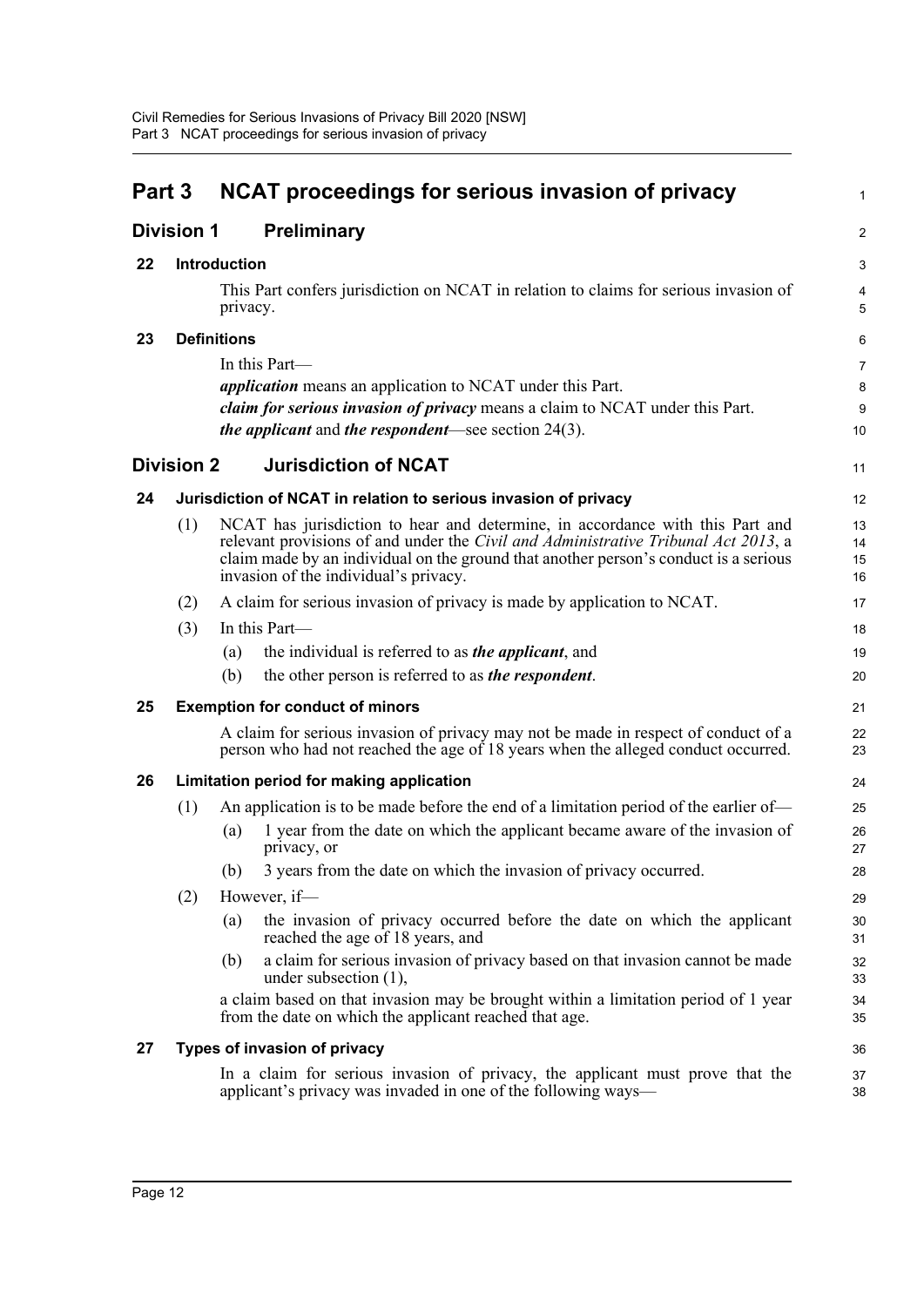<span id="page-18-0"></span>

|    |     | (a)                   | intrusion upon seclusion, such as by physically intruding into the applicant's<br>private space or by watching, listening to or recording the applicant's private<br>activities or private affairs,         | $\mathbf{1}$<br>$\overline{c}$<br>3 |
|----|-----|-----------------------|-------------------------------------------------------------------------------------------------------------------------------------------------------------------------------------------------------------|-------------------------------------|
|    |     | (b)                   | misuse of private information, such as by collecting or disclosing private<br>information about the applicant.                                                                                              | $\overline{\mathbf{4}}$<br>5        |
| 28 |     |                       | Reasonable expectation of privacy                                                                                                                                                                           | 6                                   |
|    | (1) |                       | A claim for serious invasion of privacy may be made only where a person in the<br>position of the applicant would have had a reasonable expectation of privacy, in all<br>of the circumstances.             | $\overline{7}$<br>8<br>9            |
|    | (2) |                       | In determining whether a person in the position of the applicant would have had a<br>reasonable expectation of privacy in all of the circumstances, NCAT may consider<br>the following, among other things— | 10<br>11<br>12                      |
|    |     | (a)                   | the nature of the private information, including whether it relates to intimate<br>or family matters, health or medical matters, or financial matters,                                                      | 13<br>14                            |
|    |     | (b)                   | the means used to obtain the private information or to intrude upon seclusion,<br>including the use of any device or technology,                                                                            | 15<br>16                            |
|    |     | (c)                   | the place where the intrusion occurred, such as in the applicant's home,                                                                                                                                    | 17                                  |
|    |     | (d)                   | the purpose of the misuse, disclosure or intrusion,                                                                                                                                                         | 18                                  |
|    |     | (e)                   | how the private information was held or communicated, such as in private<br>correspondence or a personal diary,                                                                                             | 19<br>20                            |
|    |     | (f)                   | whether and to what extent the private information was already in the public<br>domain,                                                                                                                     | 21<br>22                            |
|    |     | (g)                   | the relevant attributes of the applicant, including the applicant's age,<br>occupation and cultural background,                                                                                             | 23<br>24                            |
|    |     | (h)                   | the conduct of the applicant, including whether the applicant invited publicity<br>or manifested a desire for privacy.                                                                                      | 25<br>26                            |
| 29 |     | <b>Proof of fault</b> |                                                                                                                                                                                                             | 27                                  |
|    | (1) |                       | In a claim for serious invasion of privacy, the applicant must prove—                                                                                                                                       | 28                                  |
|    |     | (a)                   | a fault element of intent, recklessness or negligence—if the respondent is a<br>government, a governmental entity or a corporation, and                                                                     | 29<br>30                            |
|    |     | (b)                   | a fault element of intent or recklessness—if the respondent is an individual.<br>Note. A claim for serious invasion of privacy does not attract strict liability.                                           | 31<br>32                            |
|    |     |                       | (2) An apology made by the respondent does not constitute an admission of fault or<br>liability and is not relevant to the determination of fault or liability.                                             | 33<br>34                            |
| 30 |     |                       | Invasion of privacy to be serious                                                                                                                                                                           | 35                                  |
|    |     |                       | A person may make a claim for serious invasion of privacy only where the invasion<br>of privacy was serious, having regard, among other things, to-                                                         | 36<br>37                            |
|    |     | (a)                   | the degree of any offence, distress or harm to dignity that the invasion of<br>privacy was likely to cause to a person of ordinary sensibilities in the position<br>of the applicant, and                   | 38<br>39<br>40                      |
|    |     | (b)                   | whether the respondent was motivated by malice or knew the invasion of<br>privacy was likely to offend, distress or harm the dignity of the applicant.                                                      | 41<br>42                            |

<span id="page-18-2"></span><span id="page-18-1"></span>**29 Proof of fault**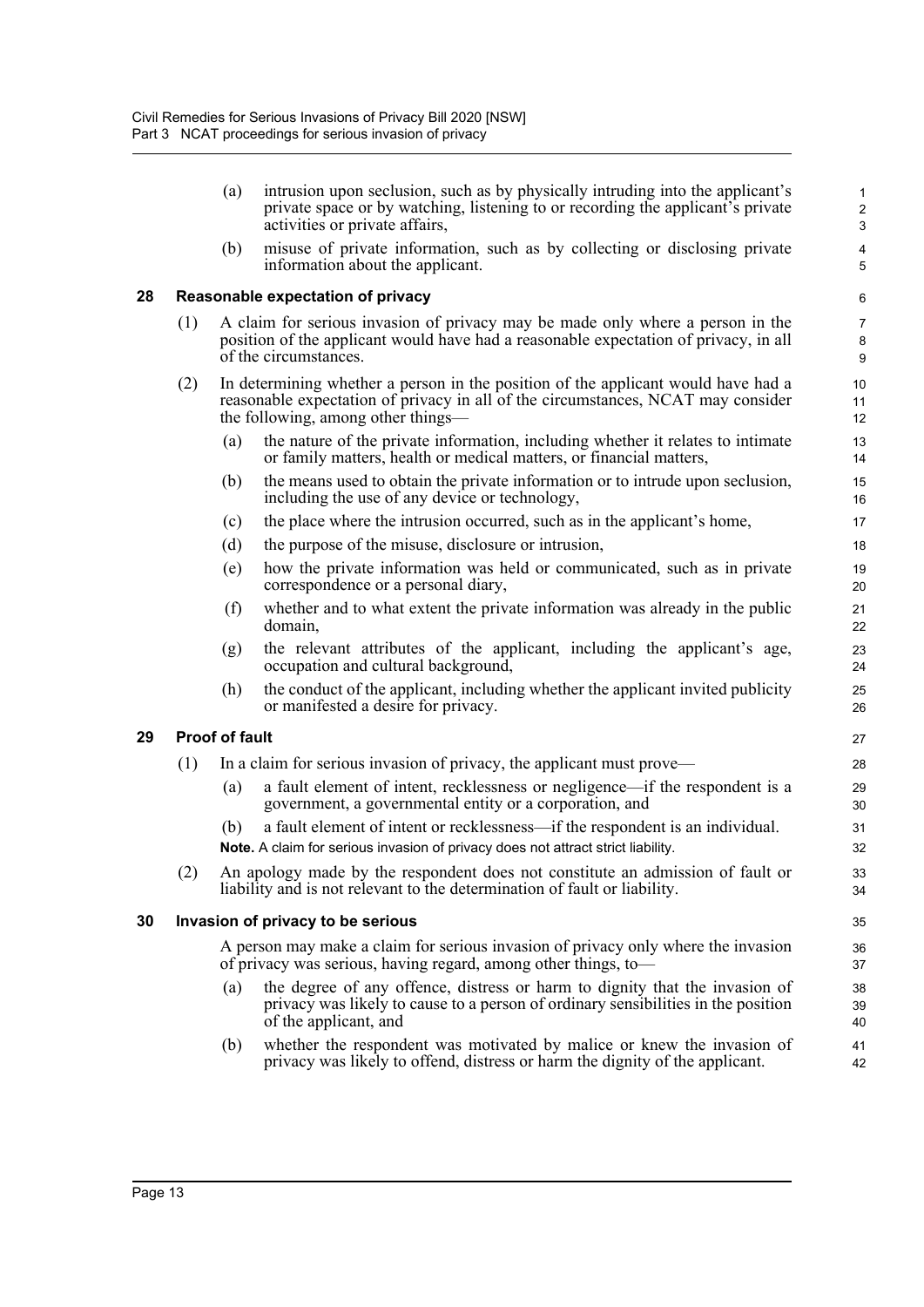### **31 Balancing privacy with other interests**

<span id="page-19-3"></span><span id="page-19-2"></span><span id="page-19-1"></span><span id="page-19-0"></span>

| 31 | Balancing privacy with other interests |                                                                                                                                                                                                                                           |                           |  |  |  |
|----|----------------------------------------|-------------------------------------------------------------------------------------------------------------------------------------------------------------------------------------------------------------------------------------------|---------------------------|--|--|--|
|    | (1)                                    | For a claim for serious invasion of privacy to succeed, then among other matters,<br>NCAT must be satisfied that the public interest in privacy outweighs any<br>countervailing public interest.                                          |                           |  |  |  |
|    | (2)                                    | NCAT may consider the following countervailing public interest matters, along with<br>any other relevant public interest matter-                                                                                                          | $\mathbf 5$<br>6          |  |  |  |
|    |                                        | freedom of expression, including political communication and artistic<br>(a)<br>expression,                                                                                                                                               | $\overline{7}$<br>$\bf 8$ |  |  |  |
|    |                                        | freedom of the media, particularly to responsibly investigate and report<br>(b)<br>matters of public concern and importance,                                                                                                              | $\boldsymbol{9}$<br>10    |  |  |  |
|    |                                        | (c)<br>the proper administration of government,                                                                                                                                                                                           | 11                        |  |  |  |
|    |                                        | (d)<br>open justice,                                                                                                                                                                                                                      | 12                        |  |  |  |
|    |                                        | public health and safety,<br>(e)                                                                                                                                                                                                          | 13                        |  |  |  |
|    |                                        | (f)<br>national security,                                                                                                                                                                                                                 | 14                        |  |  |  |
|    |                                        | the prevention and detection of crime and fraud.<br>(g)                                                                                                                                                                                   | 15                        |  |  |  |
|    | (3)                                    | The respondent has the burden of adducing evidence that suggests there is a<br>countervailing public interest for NCAT to consider.                                                                                                       | 16<br>17                  |  |  |  |
|    | (4)                                    | The applicant has the legal onus to satisfy NCAT that the public interest in privacy<br>outweighs any countervailing public interest that is raised in the proceedings.                                                                   | 18<br>19                  |  |  |  |
| 32 |                                        | Single publication rule                                                                                                                                                                                                                   |                           |  |  |  |
|    | (1)                                    | This section applies in relation to a right to make a claim for serious invasion of an<br>applicant's privacy if-                                                                                                                         | 21<br>22                  |  |  |  |
|    |                                        | the applicant alleges that the applicant's privacy was invaded by misuse of<br>(a)<br>private information by the respondent publishing a statement to the public (the<br><i>first publication</i> ) based on the private information, and | 23<br>24<br>25            |  |  |  |
|    |                                        | (b)<br>the respondent subsequently publishes (whether or not to the public) that<br>statement or a statement which is substantially the same.                                                                                             | 26<br>27                  |  |  |  |
|    | (2)                                    | Any right to make a claim against the respondent for serious invasion of privacy in<br>respect of the subsequent publication is to be treated as having accrued on the date of<br>the first publication.                                  |                           |  |  |  |
|    | (3)                                    | This section does not apply in relation to the subsequent publication if the manner of<br>that publication is materially different from the manner of the first publication.                                                              |                           |  |  |  |
|    | (4)                                    | In determining whether the manner of a subsequent publication is materially<br>different from the manner of the first publication, the matters to which NCAT may<br>have regard include (among other matters)—                            | 33<br>34<br>35            |  |  |  |
|    |                                        | the level of prominence that a statement is given, and<br>(a)                                                                                                                                                                             | 36                        |  |  |  |
|    |                                        | (b)<br>the extent of the subsequent publication.                                                                                                                                                                                          | 37                        |  |  |  |
|    | (5)                                    | In subsection $(1)$ , <i>public</i> includes a section of the public.                                                                                                                                                                     | 38                        |  |  |  |
|    | <b>Division 3</b>                      | <b>Defences</b>                                                                                                                                                                                                                           | 39                        |  |  |  |
| 33 |                                        | Preliminary                                                                                                                                                                                                                               | 40                        |  |  |  |
|    |                                        | In a claim for serious invasion of privacy, the respondent has the defences set out in<br>this Division.                                                                                                                                  | 41<br>42                  |  |  |  |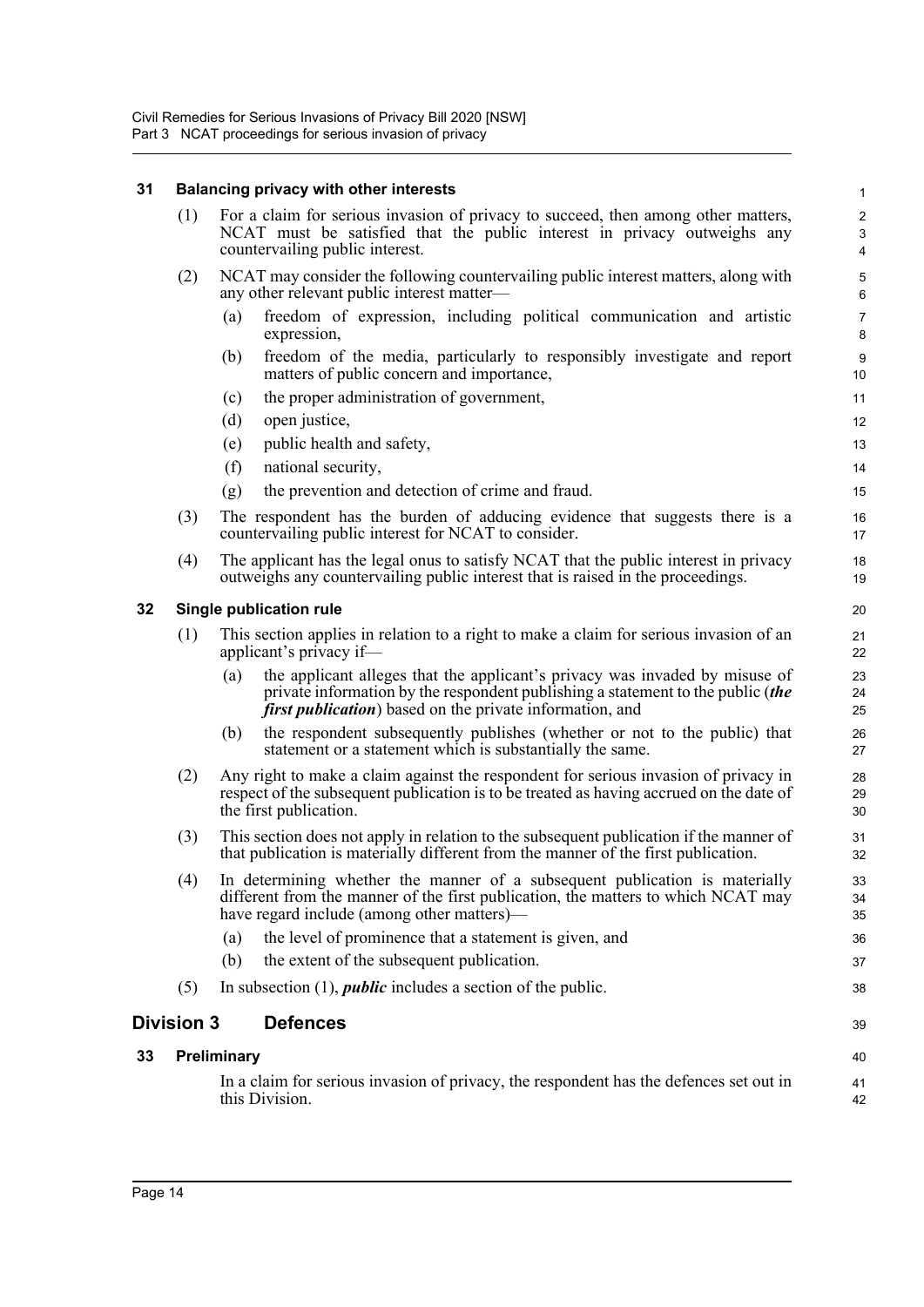<span id="page-20-3"></span><span id="page-20-2"></span><span id="page-20-1"></span><span id="page-20-0"></span>

| 34                                   | <b>Defences</b>        |                                                                                                                                                                                                                                                                                                                                                    |                                                                                                                                                                                                                                                                                                                                             |                      |  |
|--------------------------------------|------------------------|----------------------------------------------------------------------------------------------------------------------------------------------------------------------------------------------------------------------------------------------------------------------------------------------------------------------------------------------------|---------------------------------------------------------------------------------------------------------------------------------------------------------------------------------------------------------------------------------------------------------------------------------------------------------------------------------------------|----------------------|--|
|                                      | (1)                    | Lawful conduct                                                                                                                                                                                                                                                                                                                                     |                                                                                                                                                                                                                                                                                                                                             |                      |  |
|                                      |                        |                                                                                                                                                                                                                                                                                                                                                    | It is a defence if the respondent proves that the conduct of the respondent was<br>required or authorised-                                                                                                                                                                                                                                  | $\sqrt{3}$<br>4      |  |
|                                      |                        | (a)                                                                                                                                                                                                                                                                                                                                                | by or under New South Wales law or Commonwealth law, or                                                                                                                                                                                                                                                                                     | 5                    |  |
|                                      |                        | (b)                                                                                                                                                                                                                                                                                                                                                | by an Australian court or tribunal or a process of such a court or tribunal.                                                                                                                                                                                                                                                                | 6                    |  |
|                                      | (2)                    | Protection of person or property                                                                                                                                                                                                                                                                                                                   |                                                                                                                                                                                                                                                                                                                                             |                      |  |
|                                      |                        | It is a defence if the respondent proves that the conduct of the respondent was done<br>for the purpose of lawfully defending or protecting a person or property (including<br>the prosecution or defence of civil or criminal proceedings) and that conduct was a<br>proportionate, necessary and reasonable response to the situation concerned. |                                                                                                                                                                                                                                                                                                                                             |                      |  |
|                                      | (3)                    | Absolute privilege, publication of public document and fair report of proceedings<br>of public concern                                                                                                                                                                                                                                             |                                                                                                                                                                                                                                                                                                                                             |                      |  |
|                                      |                        | It is a defence if the respondent proves that the conduct of the respondent was the<br>publication of matter that, if it is assumed that the publication is defamatory, would<br>attract any of the following defences to an action for defamation—                                                                                                |                                                                                                                                                                                                                                                                                                                                             |                      |  |
|                                      |                        | (a)                                                                                                                                                                                                                                                                                                                                                | the defence of absolute privilege (whether at general law or under section 27<br>of the <i>Defamation Act 2005</i> ),                                                                                                                                                                                                                       | 17<br>18             |  |
|                                      |                        | (b)                                                                                                                                                                                                                                                                                                                                                | the defence of publication of a public document under section 28 of the<br>Defamation Act 2005,                                                                                                                                                                                                                                             | 19<br>20             |  |
|                                      |                        | (c)                                                                                                                                                                                                                                                                                                                                                | any of the defences of fair report of proceedings of public concern under<br>section 29 of the <i>Defamation Act 2005</i> .                                                                                                                                                                                                                 | 21<br>22             |  |
|                                      | (4)                    | <b>Necessity</b>                                                                                                                                                                                                                                                                                                                                   |                                                                                                                                                                                                                                                                                                                                             |                      |  |
|                                      |                        |                                                                                                                                                                                                                                                                                                                                                    | It is a defence if the respondent proves that the conduct of the respondent was based<br>on necessity, where the respondent had a reasonable belief that the conduct in<br>invading the applicant's privacy was necessary to prevent an imminent and greater<br>harm and that conduct was a reasonable response to the situation concerned. | 24<br>25<br>26<br>27 |  |
|                                      | (5)                    | <b>Consent</b>                                                                                                                                                                                                                                                                                                                                     |                                                                                                                                                                                                                                                                                                                                             |                      |  |
|                                      |                        | It is a defence if the respondent proves that the applicant, or another person having<br>lawful authority to do so for the applicant, expressly or impliedly consented to the<br>conduct.                                                                                                                                                          |                                                                                                                                                                                                                                                                                                                                             |                      |  |
|                                      | (6)                    |                                                                                                                                                                                                                                                                                                                                                    | <b>Definition</b>                                                                                                                                                                                                                                                                                                                           | 32                   |  |
|                                      |                        |                                                                                                                                                                                                                                                                                                                                                    | In this section—                                                                                                                                                                                                                                                                                                                            | 33                   |  |
|                                      |                        |                                                                                                                                                                                                                                                                                                                                                    | <i>public document</i> means—                                                                                                                                                                                                                                                                                                               | 34                   |  |
|                                      |                        | (a)                                                                                                                                                                                                                                                                                                                                                | a public document or a fair copy of a public document, or                                                                                                                                                                                                                                                                                   | 35                   |  |
|                                      |                        | (b)                                                                                                                                                                                                                                                                                                                                                | a fair summary of, or a fair extract from, a public document.                                                                                                                                                                                                                                                                               | 36                   |  |
| <b>Remedies</b><br><b>Division 4</b> |                        |                                                                                                                                                                                                                                                                                                                                                    |                                                                                                                                                                                                                                                                                                                                             | 37                   |  |
| 35                                   | Preliminary            |                                                                                                                                                                                                                                                                                                                                                    |                                                                                                                                                                                                                                                                                                                                             |                      |  |
|                                      |                        |                                                                                                                                                                                                                                                                                                                                                    | In a claim for serious invasion of privacy, NCAT may grant relief in accordance with<br>this Division.                                                                                                                                                                                                                                      | 39<br>40             |  |
| 36                                   | <b>Monetary relief</b> |                                                                                                                                                                                                                                                                                                                                                    |                                                                                                                                                                                                                                                                                                                                             |                      |  |
|                                      | (1)                    |                                                                                                                                                                                                                                                                                                                                                    | NCAT may award damages, including damages for emotional distress.                                                                                                                                                                                                                                                                           | 42                   |  |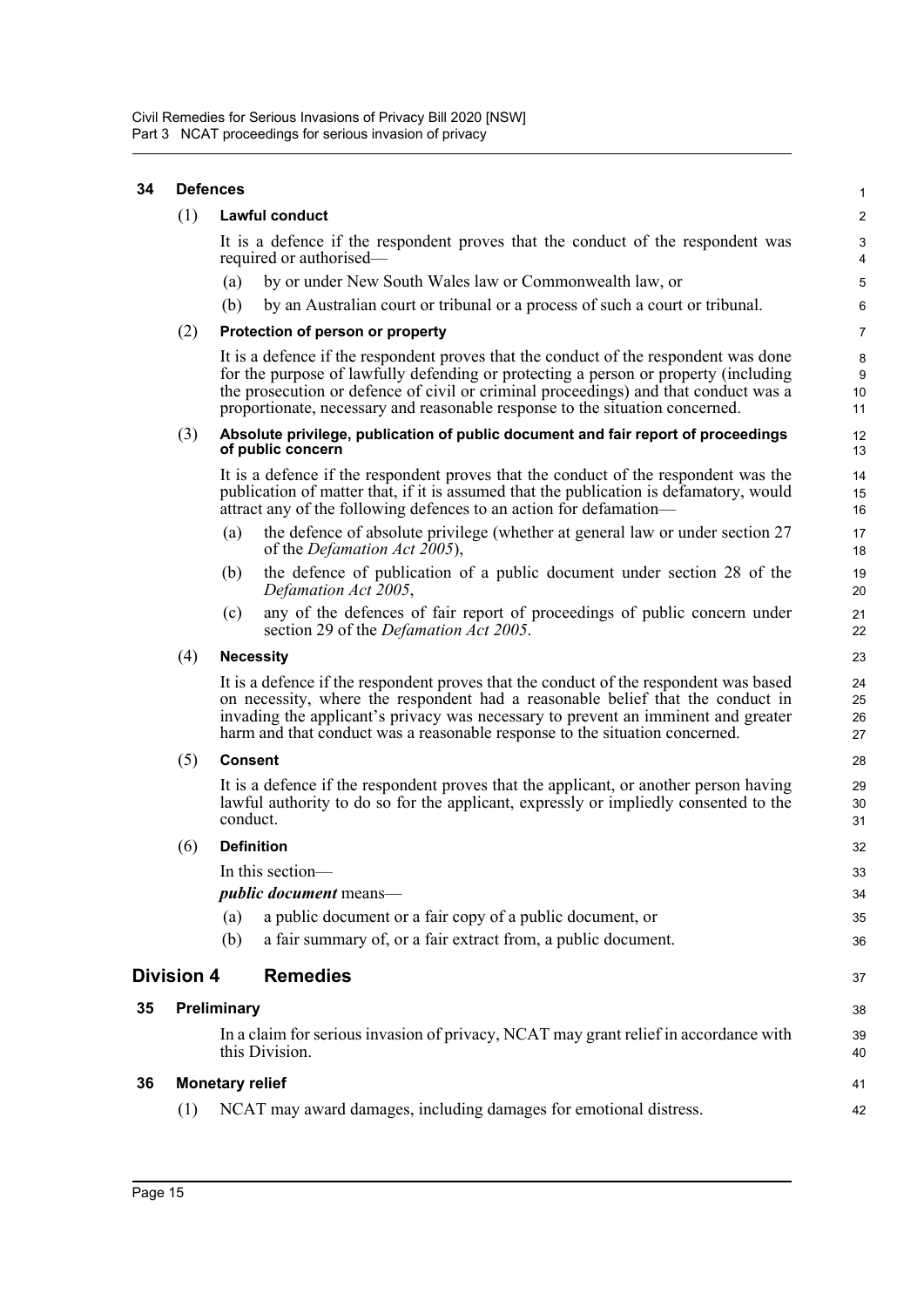- (2) When determining the amount of damages, NCAT may consider the following, among other matters—
	- (a) whether the respondent had made an appropriate apology to the applicant,
	- (b) whether the respondent had published a correction,
	- (c) whether the applicant had already recovered compensation, or has agreed to receive compensation in relation to the conduct of the respondent,

- (d) whether either party took reasonable steps to settle the dispute without litigation,
- (e) whether the respondent's conduct following the invasion of privacy, including during the proceedings, was unreasonable and had subjected the applicant to particular or additional embarrassment, harm, distress or humiliation.
- (3) The amount of damages that may be awarded is not to exceed an amount equal to the jurisdictional limit of the District Court (as defined in section 4 of the *District Court Act 1973*) that is applicable at the time damages are awarded. **Note.** At the time of enactment of this Act, the jurisdictional limit of the District Court was

\$750,000.

(4) Subject to subsection (3) and without affecting the generality of that subsection, the amount of damages for non-economic loss that may be awarded is not to exceed the maximum amount that may be awarded for non-economic loss in defamation proceedings and that is applicable at the time damages are awarded. **Note.** Section 35(1) of the *Defamation Act 2005* specifies the maximum amount that may be

awarded for non-economic loss in defamation proceedings, but this is subject to the jurisdictional limit, referred to in subsection (3), for damages generally.

(5) NCAT may not award aggravated damages or exemplary damages.

#### <span id="page-21-0"></span>**37 Non-monetary relief**

#### (1) **Restraint of conduct**

NCAT may at any stage of proceedings grant an order restraining the threatened or apprehended invasion of privacy, where it appears to NCAT to be just or convenient and on such terms as NCAT thinks fit.

#### (2) **Factors to be considered in relation to interim restraint of conduct**

When considering whether to grant relief under subsection (1) before the application is finally dealt with, NCAT must have particular regard to freedom of expression and any other matters of public interest.

#### (3) **Declaration**

NCAT may make an order declaring that the respondent's conduct has seriously invaded the privacy of the applicant.

#### (4) **Delivery up or destruction of material**

NCAT may make an order requiring that the respondent deliver to the applicant or destroy any articles, documents or other material, and all copies of them, concerning the applicant or belonging to the applicant that—

- (a) are in the possession of the respondent or that the respondent is able to retrieve, and
- (b) were obtained or made as a result of the invasion of the applicant's privacy or were published during the course of the conduct giving rise to the invasion of privacy.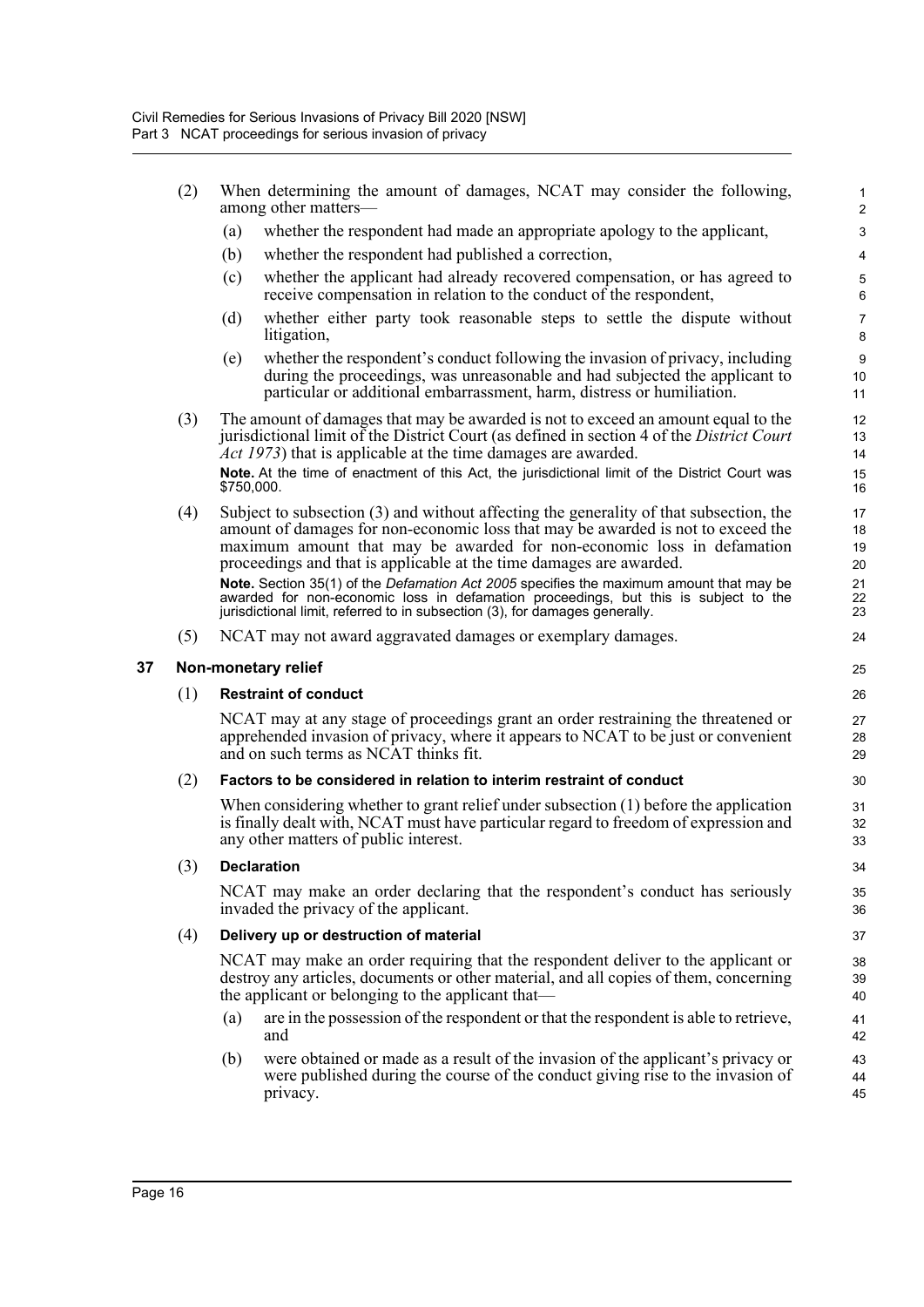#### (5) **Correction**

NCAT may make an order for the publication of a correction where false private information has been published.

#### (6) **Apology**

NCAT may make an order requiring the respondent to make an apology in a specified manner.

#### (7) **Other relief**

NCAT may grant such other non-monetary relief as NCAT considers necessary in the circumstances.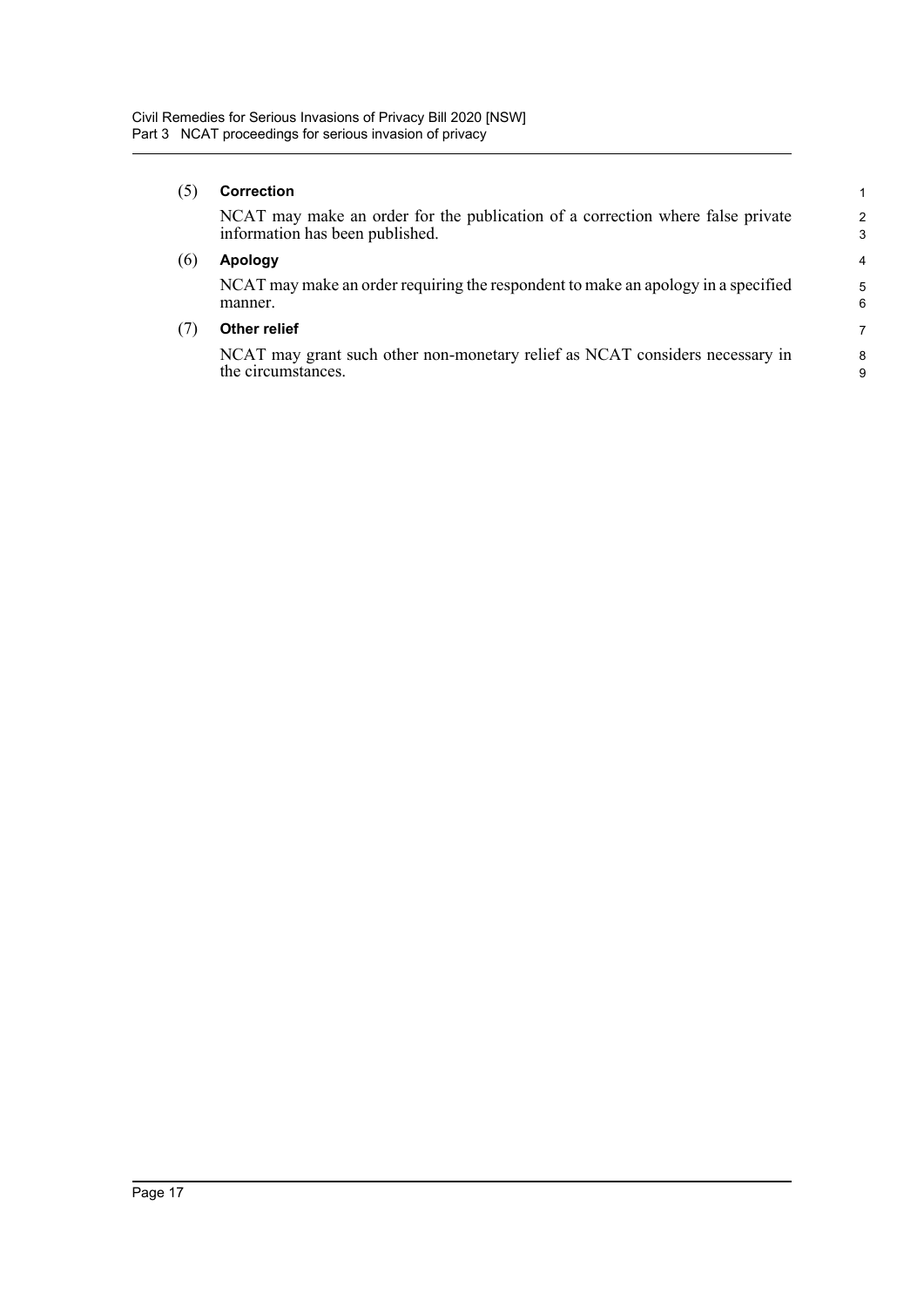<span id="page-23-8"></span><span id="page-23-7"></span><span id="page-23-6"></span><span id="page-23-5"></span><span id="page-23-4"></span><span id="page-23-3"></span><span id="page-23-2"></span><span id="page-23-1"></span><span id="page-23-0"></span>

| Part 4            |                                                                                                               | <b>Role of Privacy Commissioner</b>                                                                                                          |                                                                                                                                                                                                                                                               |                      |  |  |
|-------------------|---------------------------------------------------------------------------------------------------------------|----------------------------------------------------------------------------------------------------------------------------------------------|---------------------------------------------------------------------------------------------------------------------------------------------------------------------------------------------------------------------------------------------------------------|----------------------|--|--|
| <b>Division 1</b> |                                                                                                               |                                                                                                                                              | <b>Preliminary</b>                                                                                                                                                                                                                                            | $\overline{2}$       |  |  |
| 38                |                                                                                                               | <b>Introduction</b>                                                                                                                          |                                                                                                                                                                                                                                                               | 3                    |  |  |
|                   | This Part gives functions to the Privacy Commissioner in relation to alleged serious<br>invasions of privacy. |                                                                                                                                              |                                                                                                                                                                                                                                                               |                      |  |  |
| 39                |                                                                                                               | <b>Definitions</b>                                                                                                                           |                                                                                                                                                                                                                                                               | 6                    |  |  |
|                   |                                                                                                               | In this Part—                                                                                                                                |                                                                                                                                                                                                                                                               |                      |  |  |
|                   |                                                                                                               | <i>complaint</i> means a complaint to the Privacy Commissioner under this Part.                                                              |                                                                                                                                                                                                                                                               |                      |  |  |
|                   |                                                                                                               |                                                                                                                                              | <i>determination</i> means a determination of the Privacy Commissioner under section 47.<br><i>the complainant</i> and <i>the respondent—see section</i> $41(2)$ .                                                                                            | $9\,$<br>10          |  |  |
| <b>Division 2</b> |                                                                                                               |                                                                                                                                              | <b>Role of Privacy Commissioner</b>                                                                                                                                                                                                                           | 11                   |  |  |
| 40                | Role                                                                                                          |                                                                                                                                              |                                                                                                                                                                                                                                                               | 12                   |  |  |
|                   | (1)                                                                                                           |                                                                                                                                              | The Privacy Commissioner may, in accordance with this Part, receive and deal with<br>complaints about serious invasions of privacy.                                                                                                                           | 13<br>14             |  |  |
|                   | (2)                                                                                                           | NCAT.                                                                                                                                        | The Privacy Commissioner may assist a court as amicus curiae, or assist NCAT in a<br>similar role, in connection with an alleged serious invasion of privacy, where the<br>Commissioner considers it appropriate to do so, and with the leave of the court or | 15<br>16<br>17<br>18 |  |  |
|                   | (3)                                                                                                           |                                                                                                                                              | The Privacy Commissioner may intervene in proceedings before a court or NCAT in<br>connection with an alleged serious invasion of privacy, where the Commissioner<br>considers it appropriate to do so, and with the leave of the court or NCAT.              | 19<br>20<br>21       |  |  |
| <b>Division 3</b> |                                                                                                               |                                                                                                                                              | <b>Complaints</b>                                                                                                                                                                                                                                             | 22                   |  |  |
| 41                | <b>Making of complaint</b>                                                                                    |                                                                                                                                              |                                                                                                                                                                                                                                                               |                      |  |  |
|                   | (1)                                                                                                           | An individual may make a complaint to the Privacy Commissioner about an alleged<br>serious invasion of the individual's privacy by a person. |                                                                                                                                                                                                                                                               | 24<br>25             |  |  |
|                   | (2)                                                                                                           |                                                                                                                                              | In this Part-                                                                                                                                                                                                                                                 | 26                   |  |  |
|                   |                                                                                                               | (a)                                                                                                                                          | the individual is referred to as <i>the complainant</i> , and                                                                                                                                                                                                 | 27                   |  |  |
|                   |                                                                                                               | (b)                                                                                                                                          | the other person is referred to as <i>the respondent</i> .                                                                                                                                                                                                    | 28                   |  |  |
| 42                |                                                                                                               |                                                                                                                                              | <b>Provisions about complaints</b>                                                                                                                                                                                                                            | 29                   |  |  |
|                   | (1)                                                                                                           |                                                                                                                                              | A complaint may be in writing or verbal, but the Privacy Commissioner may require<br>a verbal complaint to be put in writing.                                                                                                                                 | 30<br>31             |  |  |
|                   | (2)                                                                                                           |                                                                                                                                              | The Privacy Commissioner may require information about a complaint to be<br>provided by the complainant in a particular manner or form, and may require a<br>complaint to be verified by statutory declaration.                                               | 32<br>33<br>34       |  |  |
|                   | (3)                                                                                                           |                                                                                                                                              | A complaint must be made within 6 months (or such later time as the Privacy<br>Commissioner may allow) from the time the complainant first became aware of the<br>conduct the subject of the complaint.                                                       | 35<br>36<br>37       |  |  |
|                   | (4)                                                                                                           |                                                                                                                                              | The complainant may amend or withdraw a complaint.                                                                                                                                                                                                            | 38                   |  |  |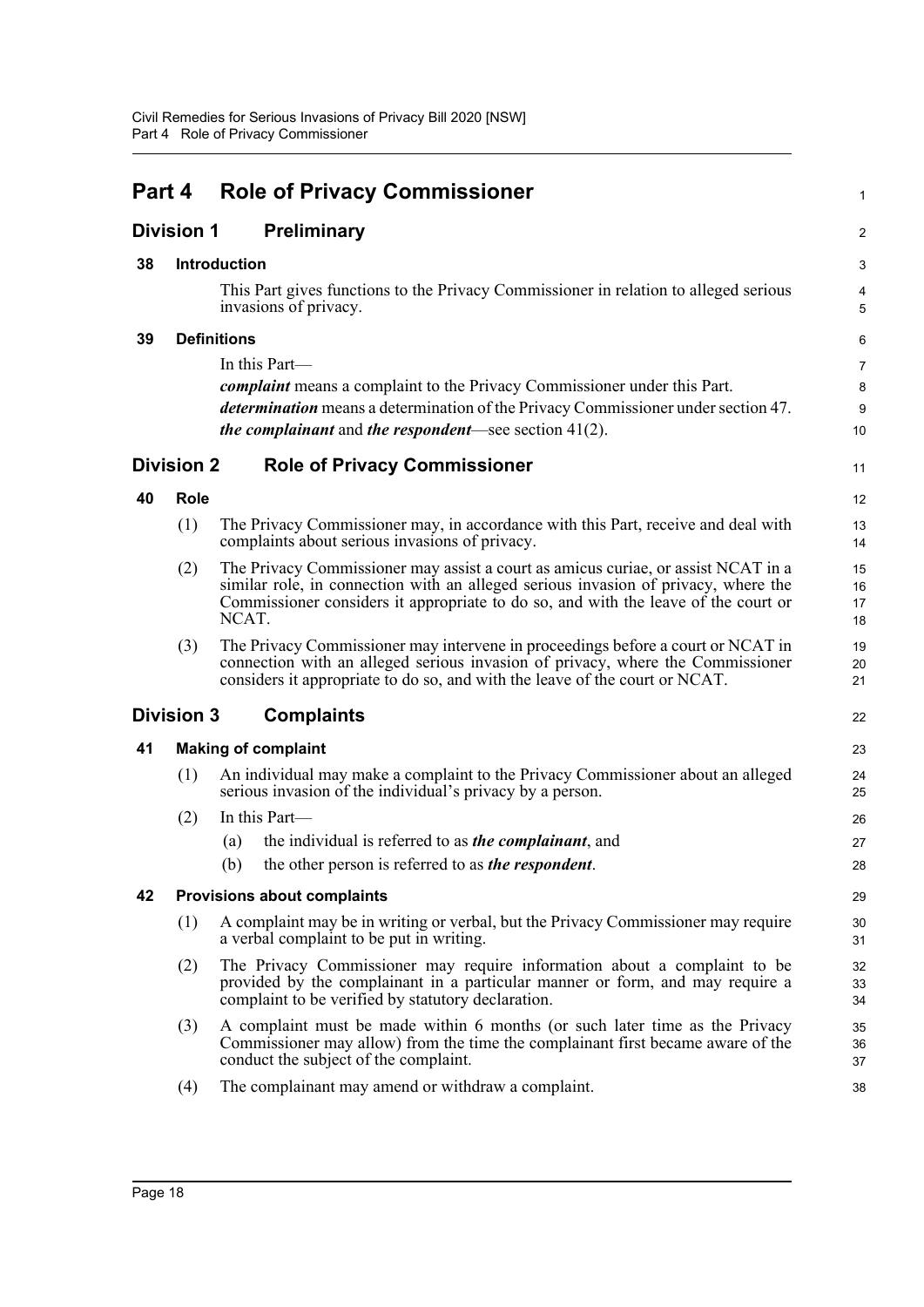#### <span id="page-24-0"></span>**43 Preliminary assessment of complaint**

- (1) The Privacy Commissioner may conduct a preliminary assessment of a complaint for the purpose of deciding whether to deal with the complaint.
- (2) The Privacy Commissioner may decide not to deal with a complaint if the Commissioner is satisfied that—
	- (a) the subject-matter of the complaint does not amount to a serious invasion of privacy, or

41

42

- (b) the complaint is frivolous, vexatious or lacking in substance, or is not in good faith, or
- (c) the subject-matter of the complaint relates to a matter permitted or required by or under any law, or
- (d) the subject-matter of the complaint should be dealt with by a court or NCAT, or
- (e) there is available to the complainant another alternative, satisfactory and readily available means of redress.

#### <span id="page-24-1"></span>**44 Referring complaint to other authorities**

- (1) The Privacy Commissioner may refer a complaint for investigation or other action to any person or body (*relevant authority*) considered by the Commissioner to be appropriate in the circumstances.
- (2) The Privacy Commissioner may communicate to the relevant authority any information that the Privacy Commissioner has obtained in relation to the complaint.
- (3) The Privacy Commissioner may refer a complaint to a relevant authority under this section only after appropriate consultation with the complainant and the relevant authority, and after taking their views into consideration.
- (4) A complaint is not to be referred to a court or NCAT under this section.

#### <span id="page-24-2"></span>**45 Dealing with complaint**

- (1) If the Privacy Commissioner decides to deal with a complaint, the Commissioner may deal with the complaint and make such inquiries and investigations in relation to the complaint as the Commissioner thinks appropriate.
- (2) If the Privacy Commissioner declines to deal with a complaint, the Commissioner must advise the complainant of the reasons for declining to deal with the complaint.

#### <span id="page-24-3"></span>**46 Conciliation**

- (1) In dealing with a complaint, the Privacy Commissioner may endeavour to resolve the complaint by conciliation.
- (2) The Privacy Commissioner may by written notice request the complainant and the respondent to appear before the Commissioner in conciliation proceedings.
- (3) The parties to any such conciliation proceedings before the Privacy Commissioner are not entitled to be represented by any other person except by leave of the Commissioner.
- (4) The procedures for conciliation are to be determined by the Privacy Commissioner.

#### <span id="page-24-4"></span>**Division 4 Determination of complaints**

#### <span id="page-24-5"></span>**47 Determination of Privacy Commissioner**

(1) After investigating a complaint, the Privacy Commissioner may— 43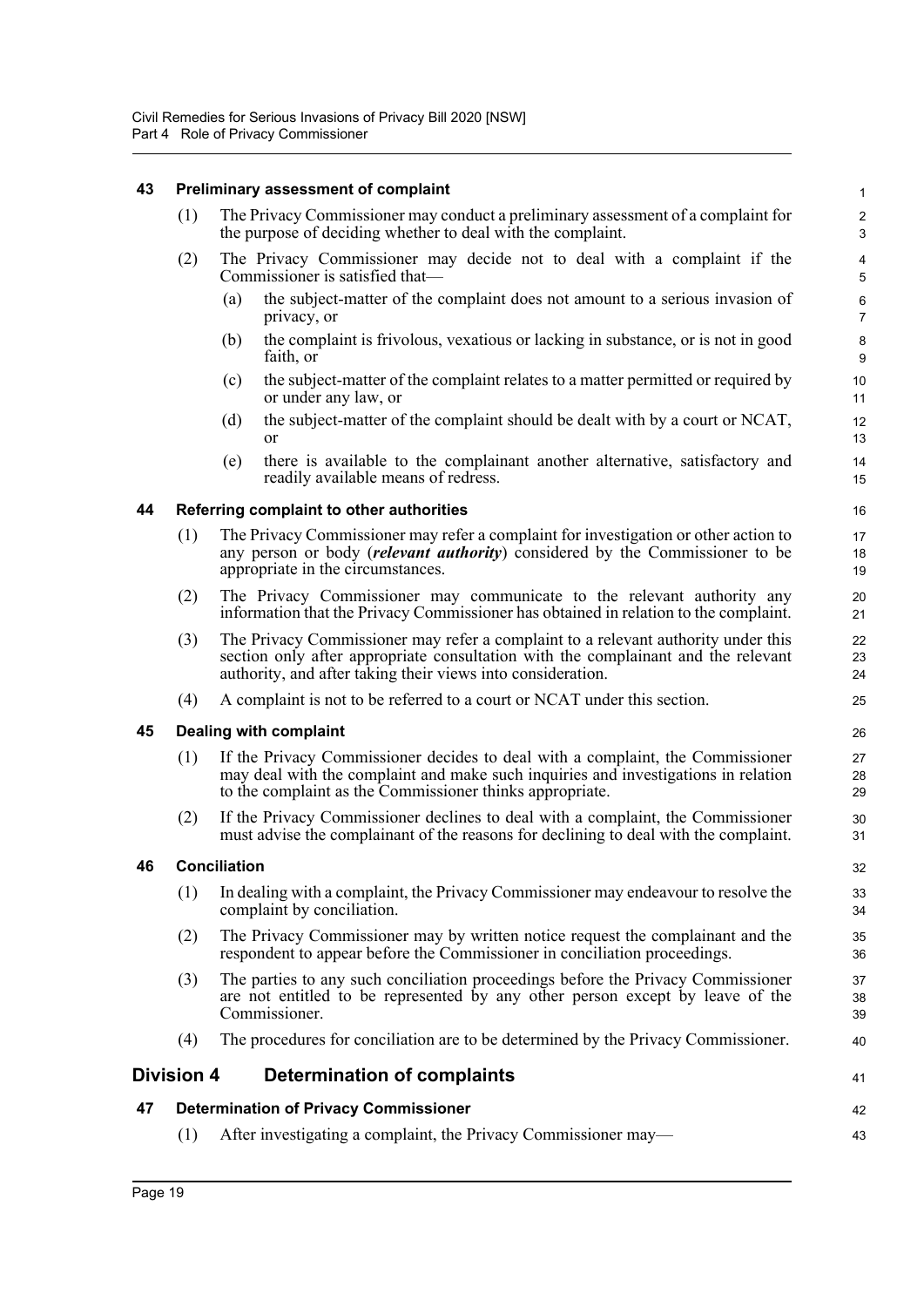- (a) if the Commissioner finds the complaint is not substantiated—make a determination dismissing the complaint, or
- (b) if the Commissioner finds the complaint is substantiated—make a determination that includes one or more of the following—
	- (i) a declaration that the respondent has engaged in conduct constituting a serious invasion of the privacy of an individual and must not repeat or continue conduct of that kind,

- (ii) a declaration that the respondent must take specified steps within a specified period to ensure that any conduct of that kind is not repeated or continued,
- (iii) a declaration that the respondent must perform any reasonable act or course of conduct within a specified period to redress any loss or damage (including emotional distress) suffered by the complainant, including, for example, to make an apology to the complainant or to cause any relevant material to be taken down,
- (iv) a declaration that it would be inappropriate for any further action to be taken in the matter.
- (2) The Privacy Commissioner is, in a determination, to state any findings of fact upon which the determination is based.
- (3) The Privacy Commissioner may include, in a determination, a declaration that the complainant is entitled to a specified amount to reimburse the complainant for expenses reasonably incurred by the complainant in connection with the making of the complaint and the investigation of the complaint.
- (4) A determination under subsection (1)(b) may include any order that the Privacy Commissioner considers necessary or appropriate.
- (5) A determination is not binding or conclusive between any of the parties to the determination.

#### <span id="page-25-0"></span>**48 Proceedings to enforce determination**

- (1) Proceedings to enforce a determination may be commenced in NCAT by the complainant or the Privacy Commissioner by application to NCAT.
- (2) If NCAT is satisfied that the respondent has engaged in conduct that constitutes a serious invasion of the privacy of the complainant, NCAT may make an order confirming the determination.
- (3) A determination may be confirmed either without variation or with specified variations of a kind that may be made by the Commissioner.
- (4) An order under this section confirming a determination (with or without variation)—
	- (a) is taken to be an order in the same terms as the determination, and
	- (b) is declared to be a designated order for the purposes of section 72 of the *Civil and Administrative Tribunal Act 2013* (Contravention of orders of Tribunal).
- (5) NCAT is to deal by way of a hearing de novo with the question whether the respondent has engaged in conduct that constitutes a serious invasion of the privacy of the complainant.
- (6) Despite subsection (5), NCAT may receive any of the following as evidence in proceedings about a determination—
	- (a) a copy of the Commissioner's written reasons for the determination,
	- (b) a copy of any document that was before the Commissioner,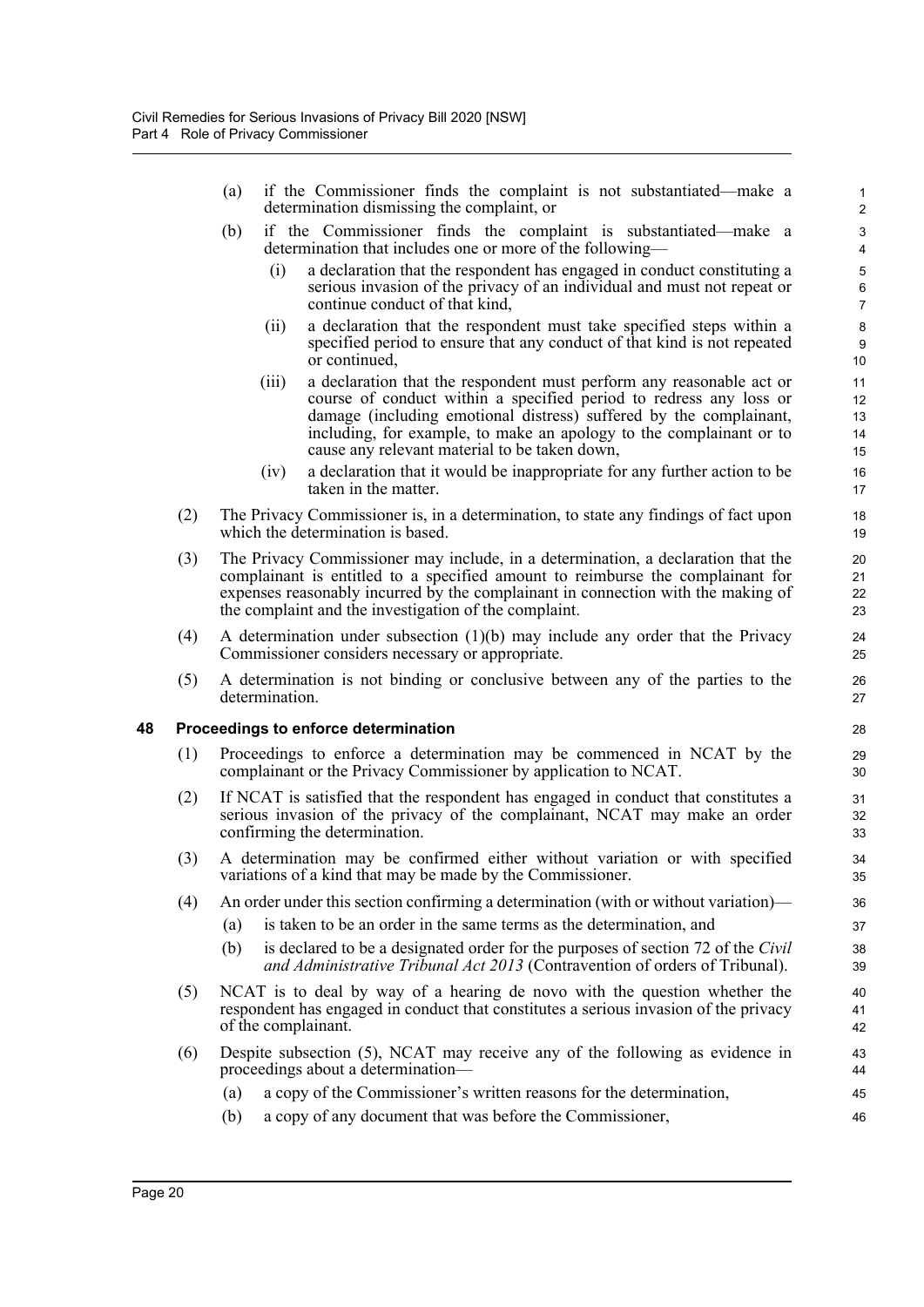<span id="page-26-3"></span><span id="page-26-2"></span><span id="page-26-1"></span><span id="page-26-0"></span>

|    |                   | (c)                     | a copy of a record (including any audio or audio visual recording) of any<br>hearing before the Commissioner (including any oral submissions made).                                                    | $\mathbf{1}$<br>$\overline{2}$ |  |
|----|-------------------|-------------------------|--------------------------------------------------------------------------------------------------------------------------------------------------------------------------------------------------------|--------------------------------|--|
| 49 |                   | <b>Referral to NCAT</b> |                                                                                                                                                                                                        |                                |  |
|    | (1)               |                         | The Privacy Commissioner may refer a complaint on behalf of a complainant to<br>NCAT where there is a failure to act within a reasonable time on a determination<br>made in relation to the complaint. | 4<br>5<br>6                    |  |
|    | (2)               |                         | The claim is then to be dealt with as if it had been the subject of an application to<br>NCAT under Part 3.                                                                                            | $\overline{7}$<br>8            |  |
| 50 |                   |                         | <b>Reports of Privacy Commissioner</b>                                                                                                                                                                 | 9                              |  |
|    | (1)               |                         | The Privacy Commissioner may make a written report as to any findings or<br>recommendations by the Commissioner in relation to a complaint dealt with by the<br>Commissioner under this Part.          | 10<br>11<br>12                 |  |
|    | (2)               |                         | The Privacy Commissioner may give a copy of any such report to the complainant,<br>and to such other persons or bodies as appear to be materially involved in matters<br>concerning the complaint.     | 13<br>14<br>15                 |  |
|    | <b>Division 5</b> |                         | <b>Miscellaneous</b>                                                                                                                                                                                   | 16                             |  |
| 51 |                   |                         | Complainant may commence proceedings in court or NCAT                                                                                                                                                  | 17                             |  |
|    |                   | $time$ —                | Nothing in this Part prevents a complainant or former complainant from at any                                                                                                                          | 18<br>19                       |  |
|    |                   | (a)                     | bringing an action in a court based on the statutory cause of action under<br>Part 2, or                                                                                                               | 20<br>21                       |  |
|    |                   | (b)                     | making an application to NCAT for serious invasion of privacy under Part 3,                                                                                                                            | 22                             |  |
|    |                   |                         | in relation to the same or substantially the same subject-matter as that alleged in the<br>complaint.                                                                                                  | 23<br>24                       |  |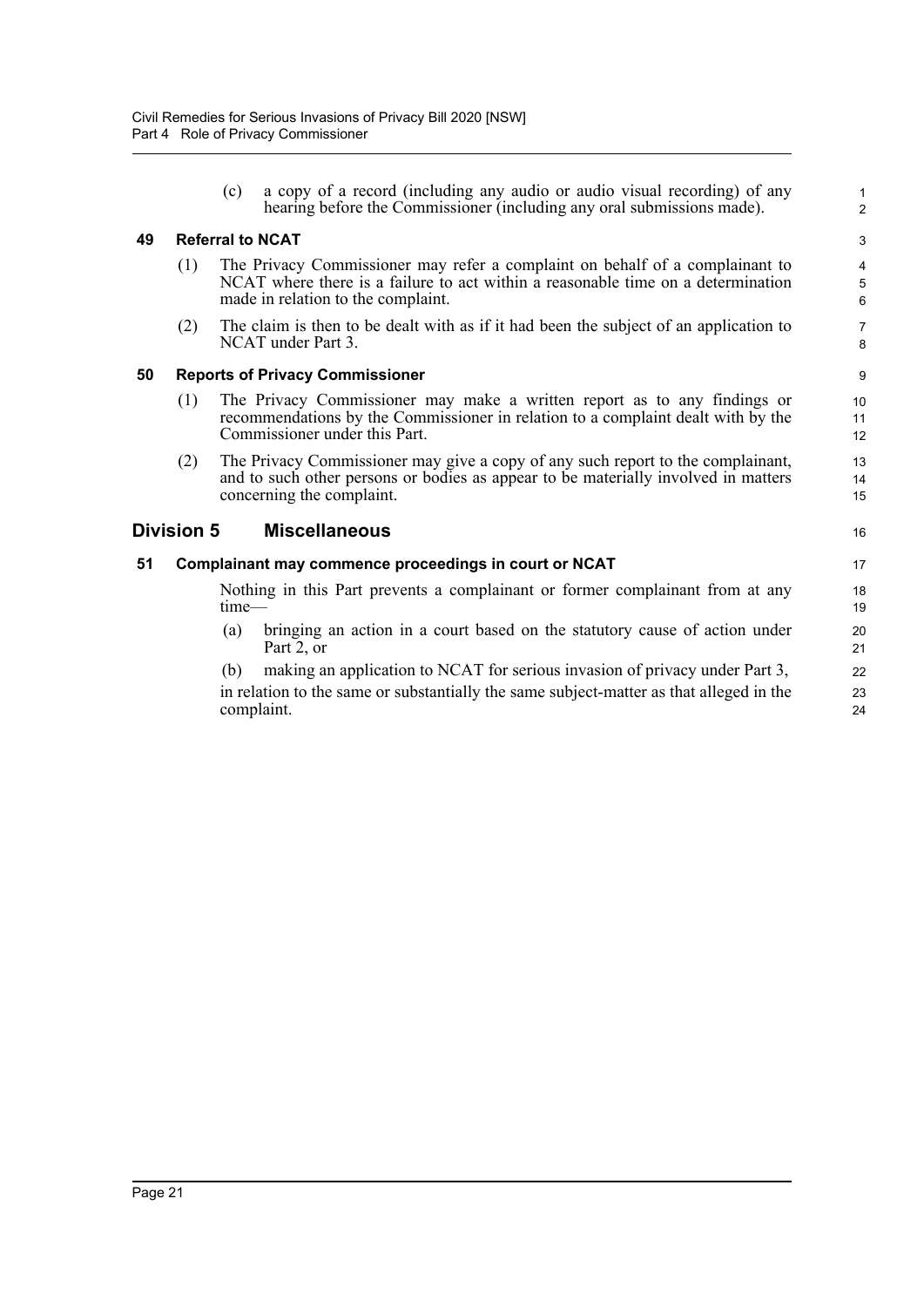## <span id="page-27-0"></span>**Part 5 Miscellaneous**

#### <span id="page-27-1"></span>**52 NCAT rules**

Without limiting anything in the *Civil and Administrative Tribunal Act 2013*, the power of NCAT to make rules under that Act includes power to make rules, not inconsistent with this Act, for or with respect to any aspect of NCAT's jurisdiction or functions under this Act, including (without limitation)—

- (a) the composition of the Administrative and Equal Opportunity Division of NCAT when exercising jurisdiction or functions under this Act, and
- (b) applications to and proceedings in NCAT under Part 3 or 4.

#### <span id="page-27-2"></span>**53 Regulations**

The Governor may make regulations, not inconsistent with this Act, for or with respect to any matter that by this Act is required or permitted to be prescribed or that is necessary or convenient to be prescribed for carrying out or giving effect to this Act.

#### <span id="page-27-3"></span>**54 Act does not apply to pre-existing invasions of privacy**

This Act does not apply to alleged invasions of privacy occurring before the commencement of this section.

#### <span id="page-27-4"></span>**55 Review of Act**

- (1) The Minister is to review this Act to determine whether the policy objectives of the Act remain valid and whether the terms of the Act remain appropriate for securing those objectives.
- (2) The review is to be undertaken as soon as possible after the period of 5 years from the day appointed by proclamation for the commencement of this Act or, if more than one day is appointed, the first of those days.
- (3) A report on the outcome of the review is to be tabled in each House of Parliament within 12 months after the end of the period of 5 years.

1  $\overline{2}$ 

9 10 11

12 13 14

15 16 17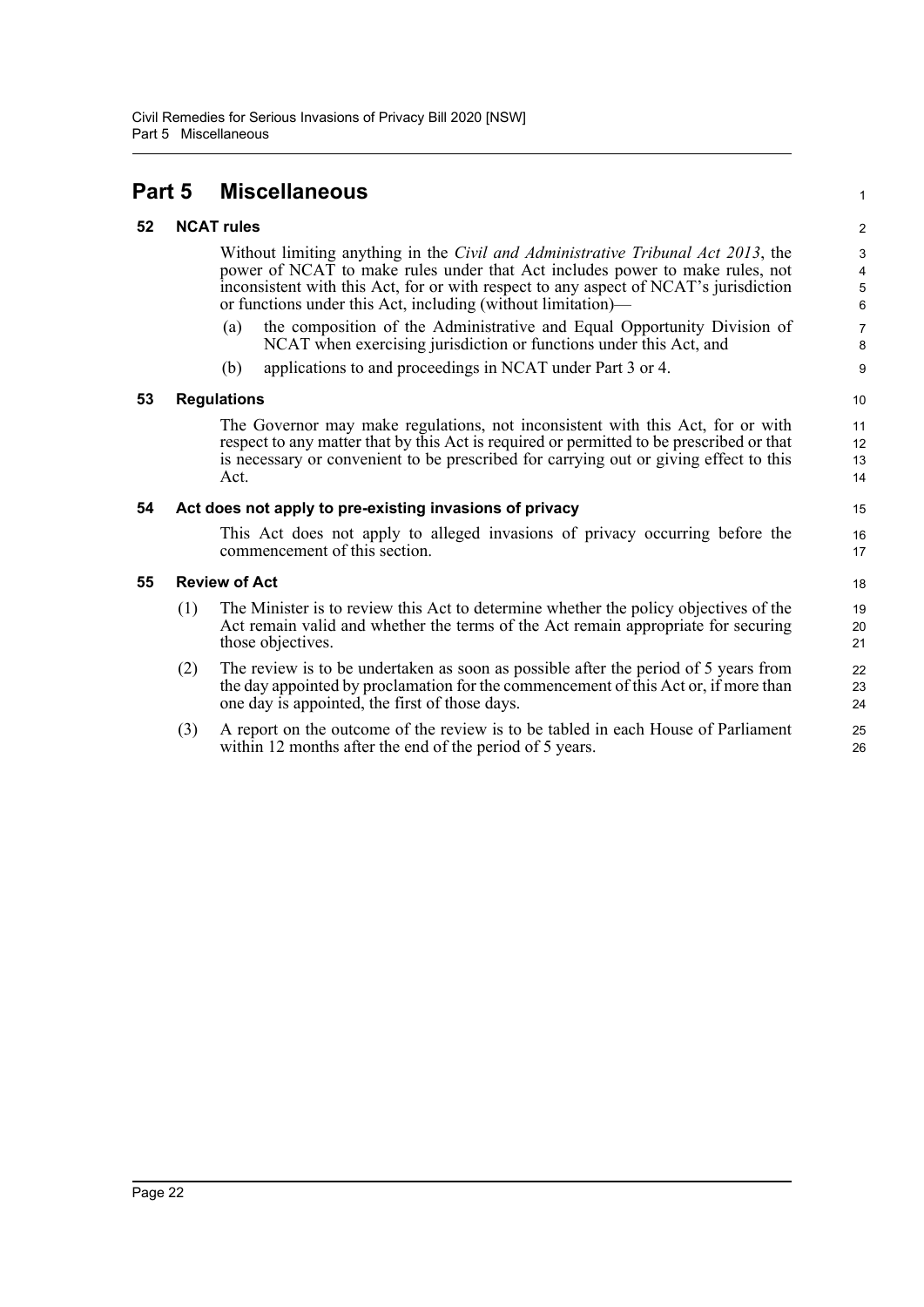<span id="page-28-0"></span>

| <b>Schedule 1</b> | <b>Amendment of Limitation Act 1969 No 31</b> |  |  |  |  |
|-------------------|-----------------------------------------------|--|--|--|--|
| [1] Section 14C   |                                               |  |  |  |  |

Insert after section 14B—

#### **14C Serious invasion of privacy**

- (1) An action on a cause of action for serious invasion of privacy under Part 2 of the *Civil Remedies for Serious Invasions of Privacy Act 2020* is not maintainable if brought after the end of a limitation period of the earlier of—
	- (a) 1 year from the date on which the plaintiff became aware of the invasion of privacy, or

1

26 27

28

- (b) 3 years from the date on which the invasion of privacy occurred.
- (2) However, if—
	- (a) the invasion of privacy occurred before the date on which the plaintiff reached the age of 18 years, and
	- (b) an action on the cause of action is not maintainable under subsection (1),

an action on the cause of action is maintainable if brought within a limitation period of 1 year from the date on which the plaintiff reached that age.

#### **[2] Section 15 Accounts**

Insert at the end of the section—

- (2) However, in the case of an action on a cause of action for serious invasion of privacy under Part 2 of the *Civil Remedies for Serious Invasions of Privacy Act 2020*—
	- (a) subsection (1) does not apply, and
	- (b) the action is not maintainable if brought after the expiration of the relevant limitation period under section 14C.

#### **[3] Part 3, Division 2B**

Insert after Division 2A—

#### **Division 2B Serious invasion of privacy**

#### **56E Extension of limitation period by court**

- (1) A person claiming to have a cause of action for serious invasion of privacy under Part 2 of the *Civil Remedies for Serious Invasions of Privacy Act 2020* may apply to the court for an order extending the limitation period mentioned in section  $14C(1)(a)$  or (2) for the cause of action.
- (2) A court must, if satisfied that it was not reasonable in the circumstances for the plaintiff to have commenced an action in relation to the matter complained of within 1 year from the date on which the cause of action first accrued, extend  $34$ 35 36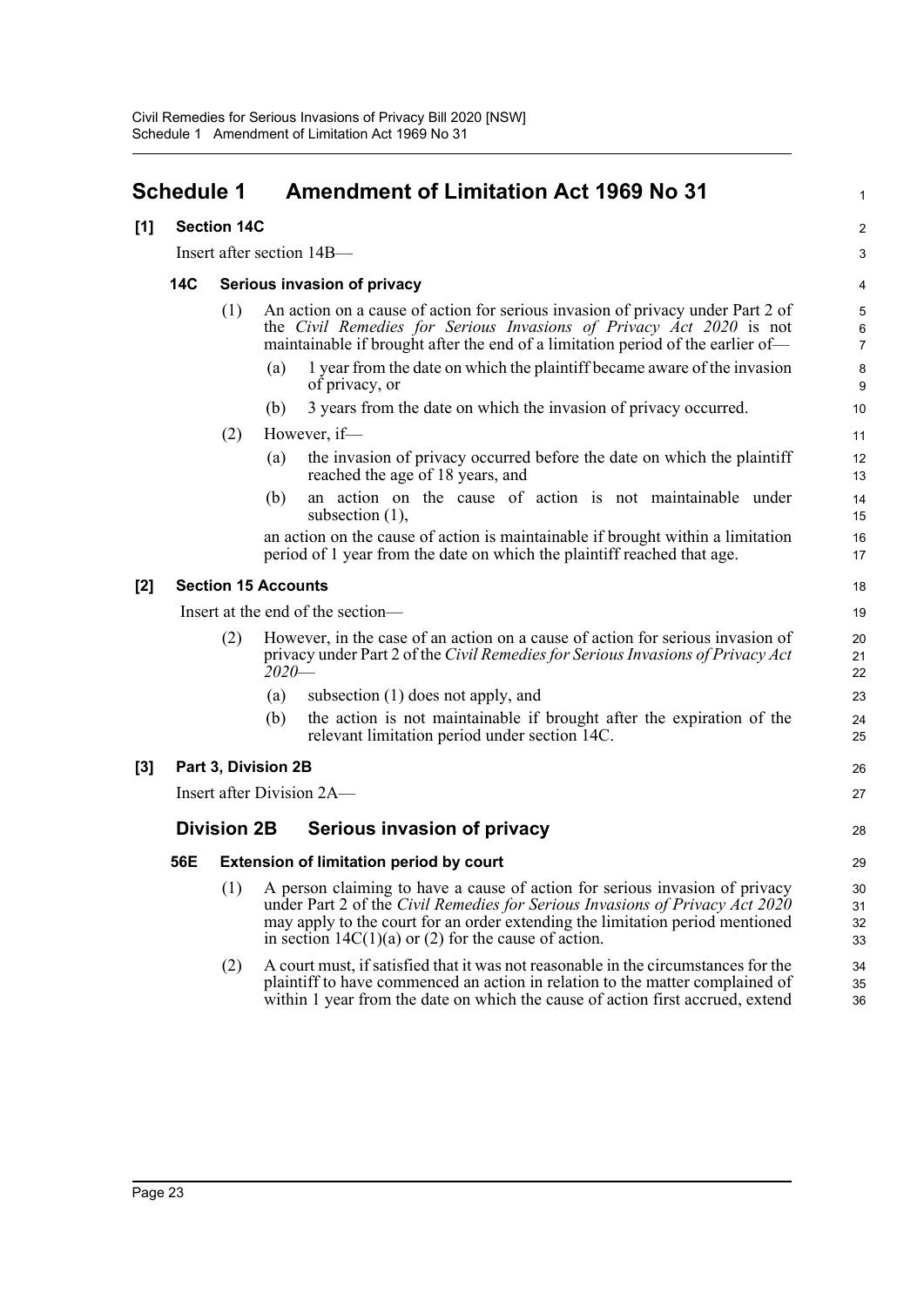the limitation period mentioned in section  $14C(1)(a)$  to a period of up to 3 years running from that date.

(3) A court may not order the extension of the limitation period for a cause of action for serious invasion of privacy under Part 2 of the *Civil Remedies for Serious Invasions of Privacy Act 2020* other than in the circumstances specified in subsection (2).

#### **56F Effect of order**

If a court orders the extension of a limitation period for a cause of action under section 56E, the limitation period is accordingly extended for the purposes of—

- (a) an action brought by the applicant in that court on the cause of action that the applicant claims to have, and
- (b) section 26(1)(b) in relation to any associated contribution action brought by the person against whom the cause of action lies.

#### **56G Costs**

Without affecting any discretion that a court has in relation to costs, a court hearing an action brought as a result of an order under section 56E may reduce the costs otherwise payable to a successful plaintiff, on account of the expense to which the defendant has been put because the action was commenced outside the original limitation period.

#### **56H Prior expiry of limitation period**

An order for the extension of a limitation period, and an application for such an order, may be made under this Division even though the limitation period has already expired.